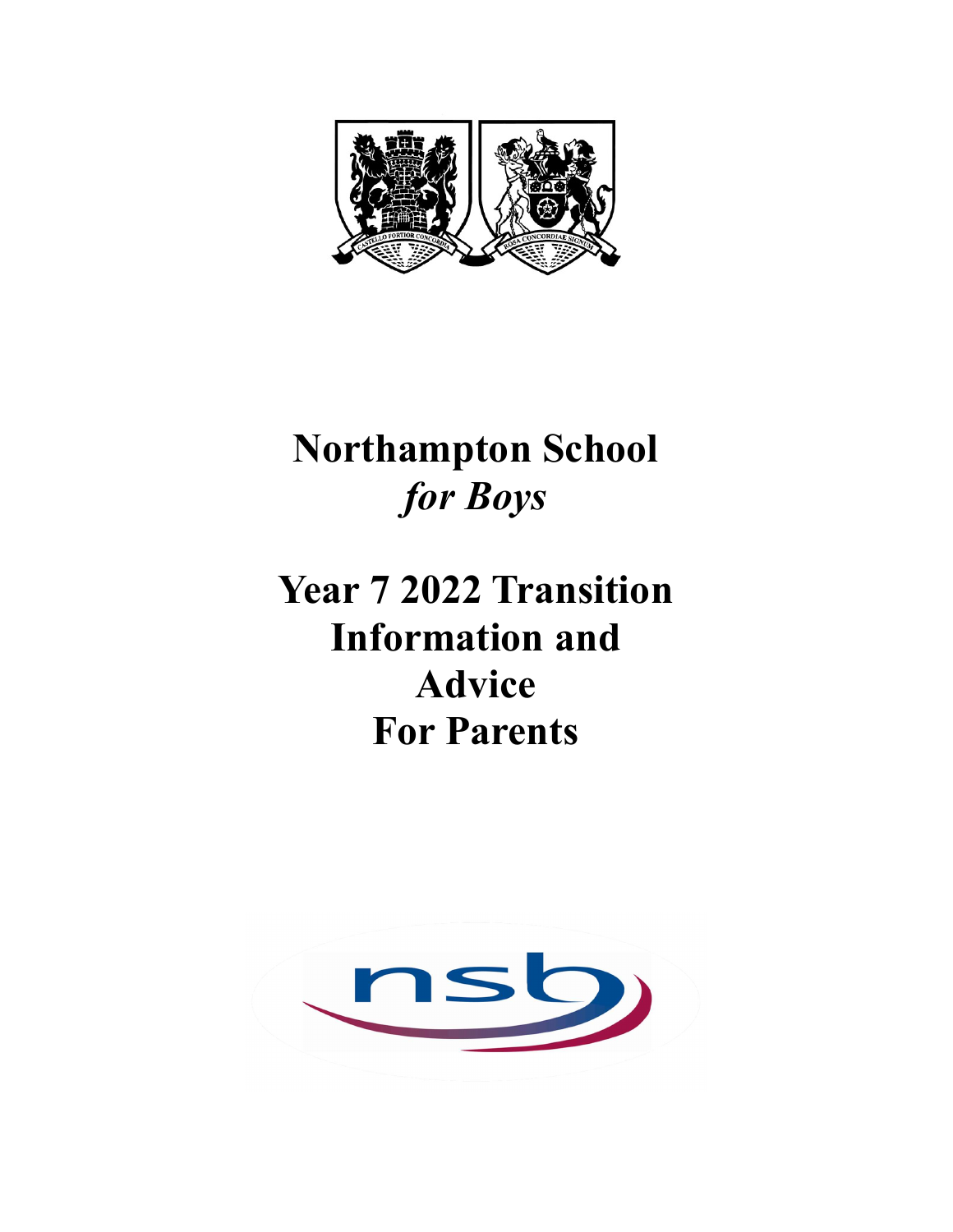# **Contents**

| Supervision of Students on School Site Outside of School Hours during Covid-19  10 |  |
|------------------------------------------------------------------------------------|--|
|                                                                                    |  |
|                                                                                    |  |
|                                                                                    |  |
|                                                                                    |  |
|                                                                                    |  |
|                                                                                    |  |
|                                                                                    |  |
|                                                                                    |  |
|                                                                                    |  |
|                                                                                    |  |
|                                                                                    |  |
|                                                                                    |  |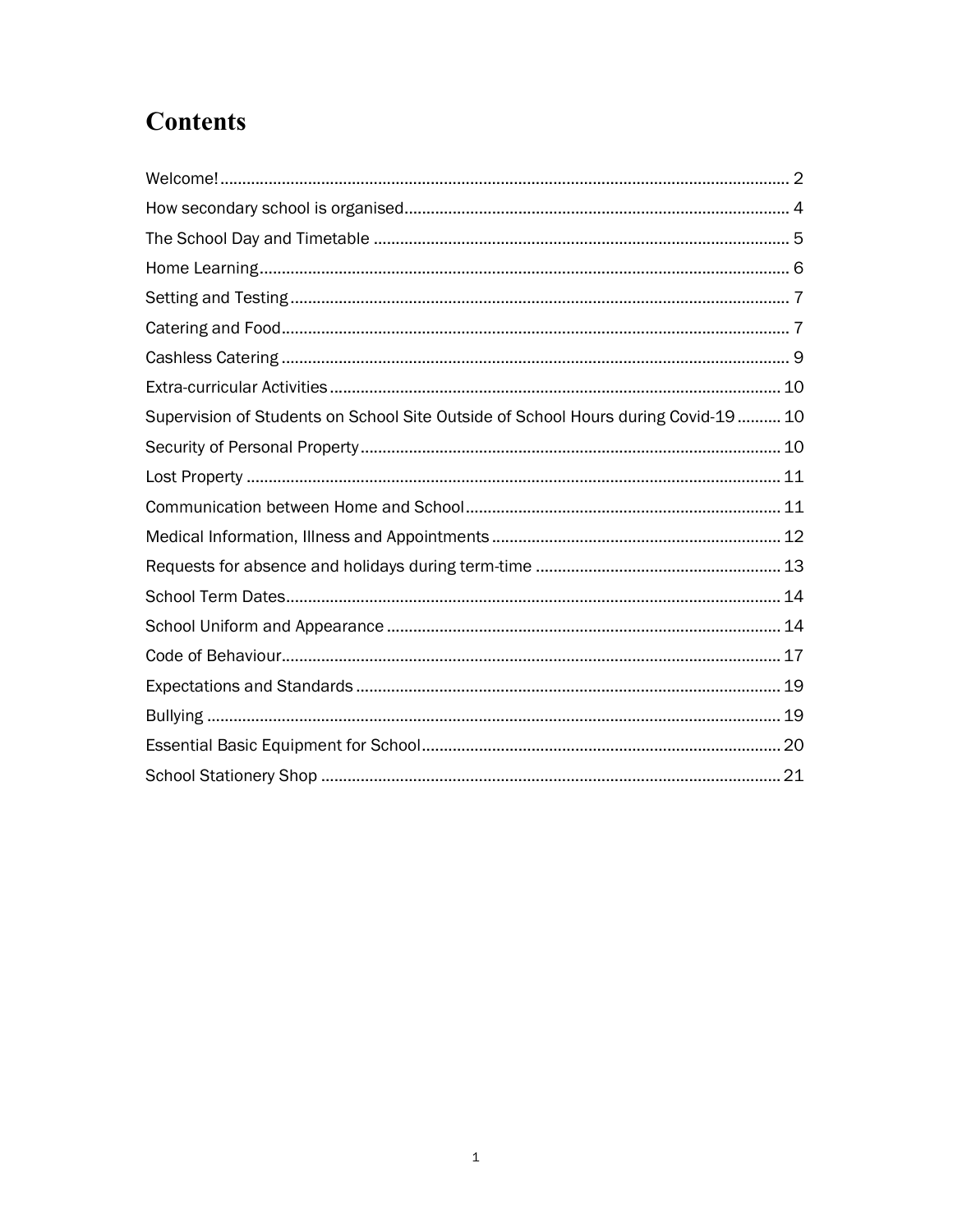# WELCOME!

Moving to secondary school can be a time of mixed emotions for any child, excitement and apprehension. Suddenly they go from being the oldest and most responsible in their school to the youngest at a much larger school. When your child moves to Northampton School for Boys they may experience a number of changes compared to their experience in primary school and we are looking forward to working with you to help them to adjust as quickly and easily as possible.

### Some of the differences will be:

- A different journey into school, some making their way to and from school independently for the first time.
- Having to wear a more formal school uniform.
- More rules and routines than they are used to.
- Having up to 11 new teachers instead of perhaps one teacher, and coming into contact with other adults in the school who have many different roles.
- The site and buildings will be bigger, they will be expected to find their own way around, moving from classroom to classroom taking all their equipment with them.
- Having to remember their lesson timetable and homework timetable.
- Different break and lunchtimes, collecting and eating lunch along with 1600 other students!
- Organising their equipment, books and kit for PE every day. Also remembering to bring in their homework.
- New lessons and new vocabulary to learn.
- Teaching and learning styles will vary depending on the lesson and teacher they have, giving them different expectations to understand and live up to.

### How can you help as a parent?

The most significant change when moving from primary to secondary school is the expectation regarding crucial life skills such as independent working, and self-organisation.

When a child moves to secondary school they are expected to cope with many different new experiences and changes, many of which demand skills which they have not had to use before. These are skills which need to be developed before they begin in September.

Most parents would like to help support their child in gaining those skills but feel they do not have the information they need to do so.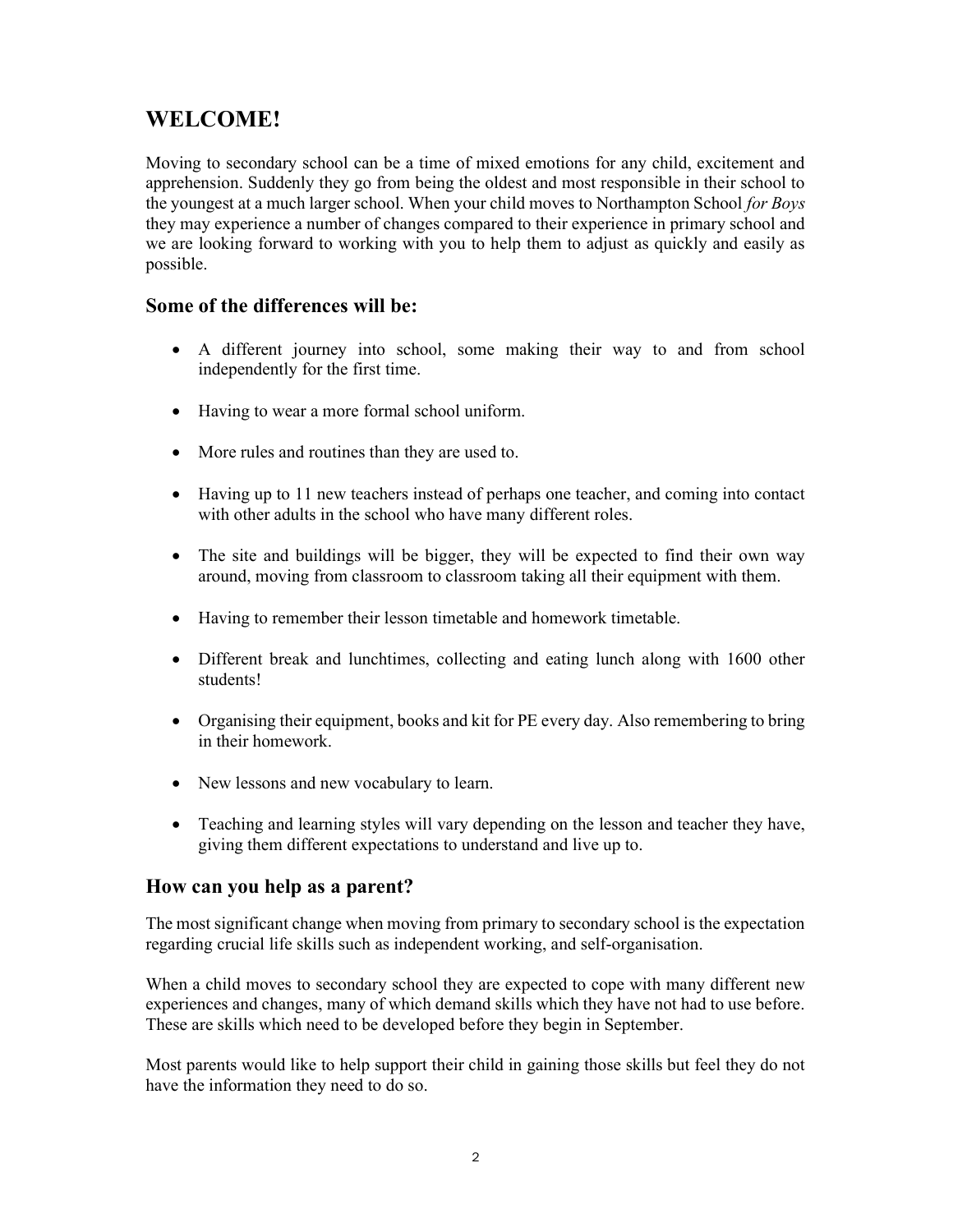The aim of this booklet is to give you information to help your child through this transition.

To achieve a balance between doing too much or too little there is a useful rule of thumb:

'Don't do anything regularly for your child that they are capable of doing for themselves'

The time you spend establishing routines and good habits of working will save endless battles in the future.

### Organising books and equipment

### Key tasks for students:

- Have a good system for keeping your books and equipment.
- Know what lessons there are each day.
- Know what equipment you need each day.
- Have your bag packed ready for each day.

### Tips for parents:

#### Before your child starts

- Help your child organise their living space so they have a place to keep school work and equipment and also a place to do homework. It is essential that they do not do this in front of the TV.
- Make sure they have all the equipment they will need, it is also a good idea to have a set to use at home.
- A box file or concertina file will help those who have organisation problems. Label each section with subjects to match their books so they can be ready to pull out and put in their school bag when required.

#### When your child starts

- Teach a routine for emptying their bag each evening and re-packing with everything required for the next day.
- Encourage your child to glue any loose worksheets into their books and keep them in order.

### Getting To and From School

### Key tasks for the pupil:

- Get up in plenty of time.
- Get dressed and ready to leave with all the things you will need for the day (it is useful for some students to prepare the night before).
- Leave the house in time to get the bus/ lift etc.
- Be in the right place at the right time at the end of the day.
- Go straight home.
- Know what to do if your lift is delayed/ there is a change of plan to the end of the school day.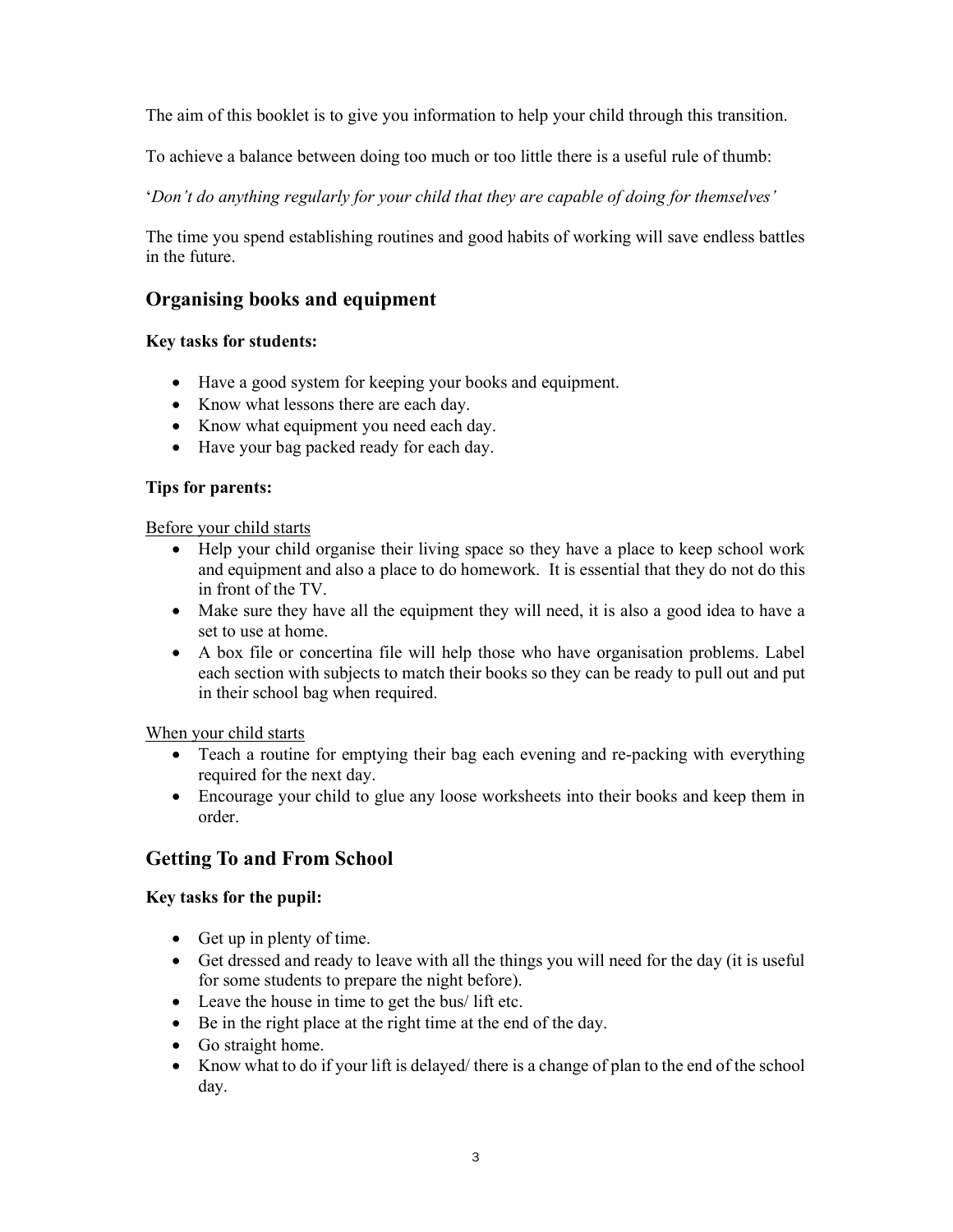### Tips for parents:

Before your child starts school

- Time the journey to school.
- Be clear about what time they should be home from school or what they should do if there is a change of plan.
- Get an alarm clock and make sure they know how to use it!
- Help your child work out what time they need to get up to get to school on time.
- Create a plan if needed.
- Agree a routine for the mornings, who does what and when.
- Agree an appropriate bedtime for school days so they will have enough sleep.
- Have a couple of trial runs to see if the plan works.

When your child starts

- If possible be there for your child and help supervise, praise and encourage their independence.
- Make sure you keep to your side of any routines you have set up.
- Keep up the routine.

# HOW SECONDARY SCHOOL IS ORGANISED

### School Staff

In primary school the roles and responsibilities of staff are usually straight forward. There is usually a lot of informal contact and as a parent you are likely to know who to talk to when you need support, and you will have a close relationship with your child's class teacher.

In comparison the structure of a large secondary school can seem much more complex.

The school family includes all of the following:

- School Governors
- Headmaster
- Senior Leadership Team: Senior Depty Headteacher, Deputy Headteachers and Assistant Headteachers
- Team Leaders: Curriculum Team Leaders (one for each subject area) and Year Team Leaders.
- Teachers: Many of whom are also Form Tutors and some are House Leaders
- SENCO
- Additional Intervention Team
- Cover Supervisors
- Support Staff: Technicians, Admin Team, Librarians, etc
- Estate Team: Maintenance, Groundsman, Lettings, Cleaners
- Catering Team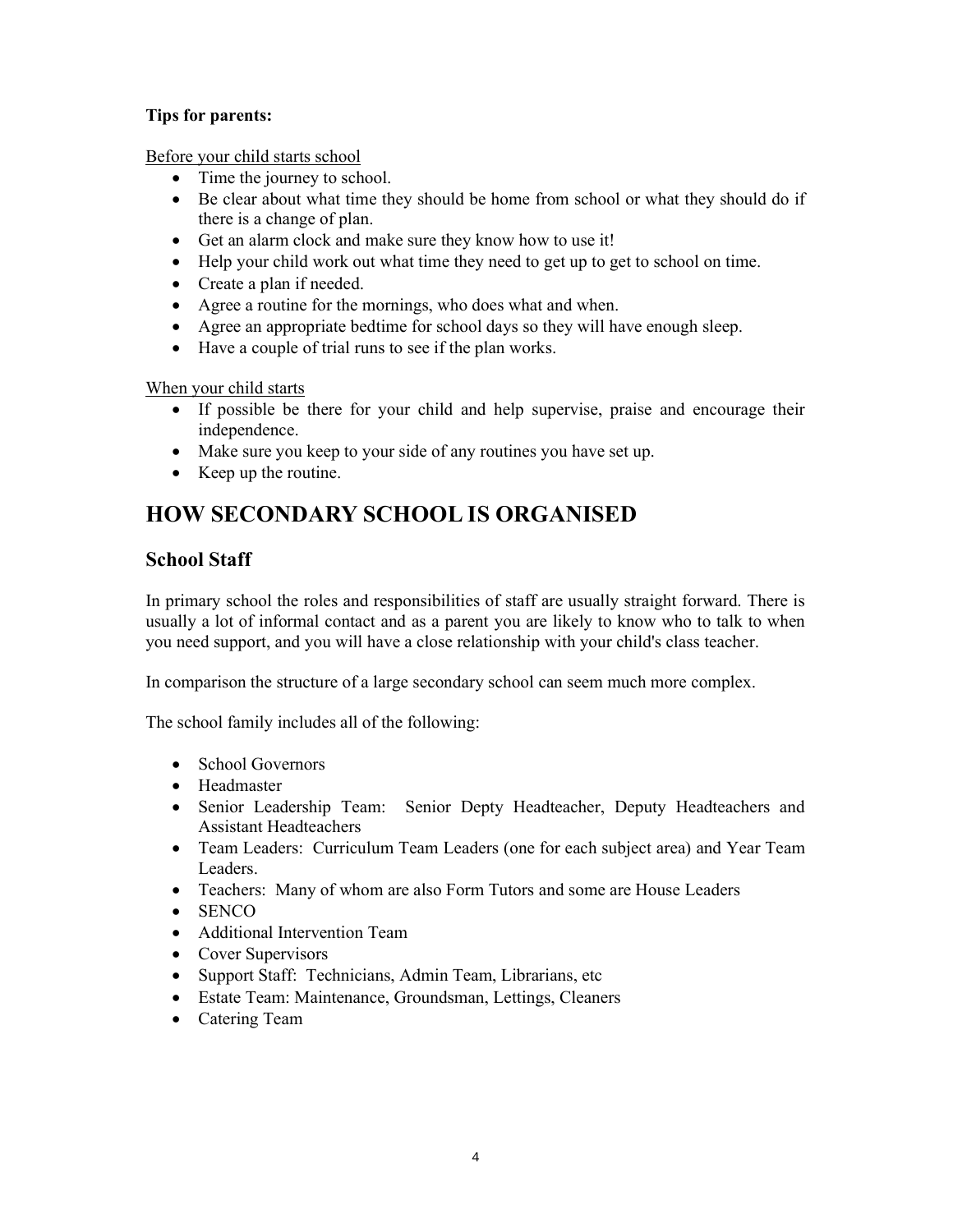### Wings

Each Key Stage Three and Four Year Group at NSB is made up of 8 Forms: Forms H, I, J and K are known to as "East Wing" and Forms P, Q, R and S are known as "West Wing".

### **Houses**

The school is organised into four Houses and the system is arranged by linking forms to a House. Each House has a member of staff as a House Director and the House colour will be displayed on the student's school tie.

The Houses are named after four of the original founders of the school: Brightwell, Chipsey, Manley and Washington. All students and staff belong to a House.

A programme of events, sporting and non-sporting, is arranged for each year group through the year. It is intended that as many students as possible will be involved in the activities, either as a competitor or as a supporter.

Older students take on a leadership role as House Seniors, helping to organise and manage the events. Mrs L Greenaway, Assistant Headteacher, oversees the House programme.

| <b>House</b> | <b>Linked forms</b> | Colour     |
|--------------|---------------------|------------|
| Brightwell   | H, P                | Yellow     |
| Chipsey      | I, Q                | Light Blue |
| Manley       | J, R                | Green      |
| Washington   | K, S                | White      |

### THE SCHOOL DAY AND TIMETABLE

Set out below are the timings for the school day for Year 7:

| Registration | 08:45 09:00     |                 |
|--------------|-----------------|-----------------|
| Period 1     | $09:00$ $09:45$ |                 |
| Period 2     | $09:45$ 10:30   |                 |
| <b>Break</b> | 10:30 10:50     |                 |
| Period 3     |                 | $10:50$ 11:35   |
| Period 4     |                 | $11:35$ $12:20$ |
| Lunch        |                 | $12:20$ $13:10$ |
| Period 5     |                 | $13:10$ 14:00   |
| Period 6     |                 | 14:00 14:45     |
| Period 7     |                 | 14:45 15:25     |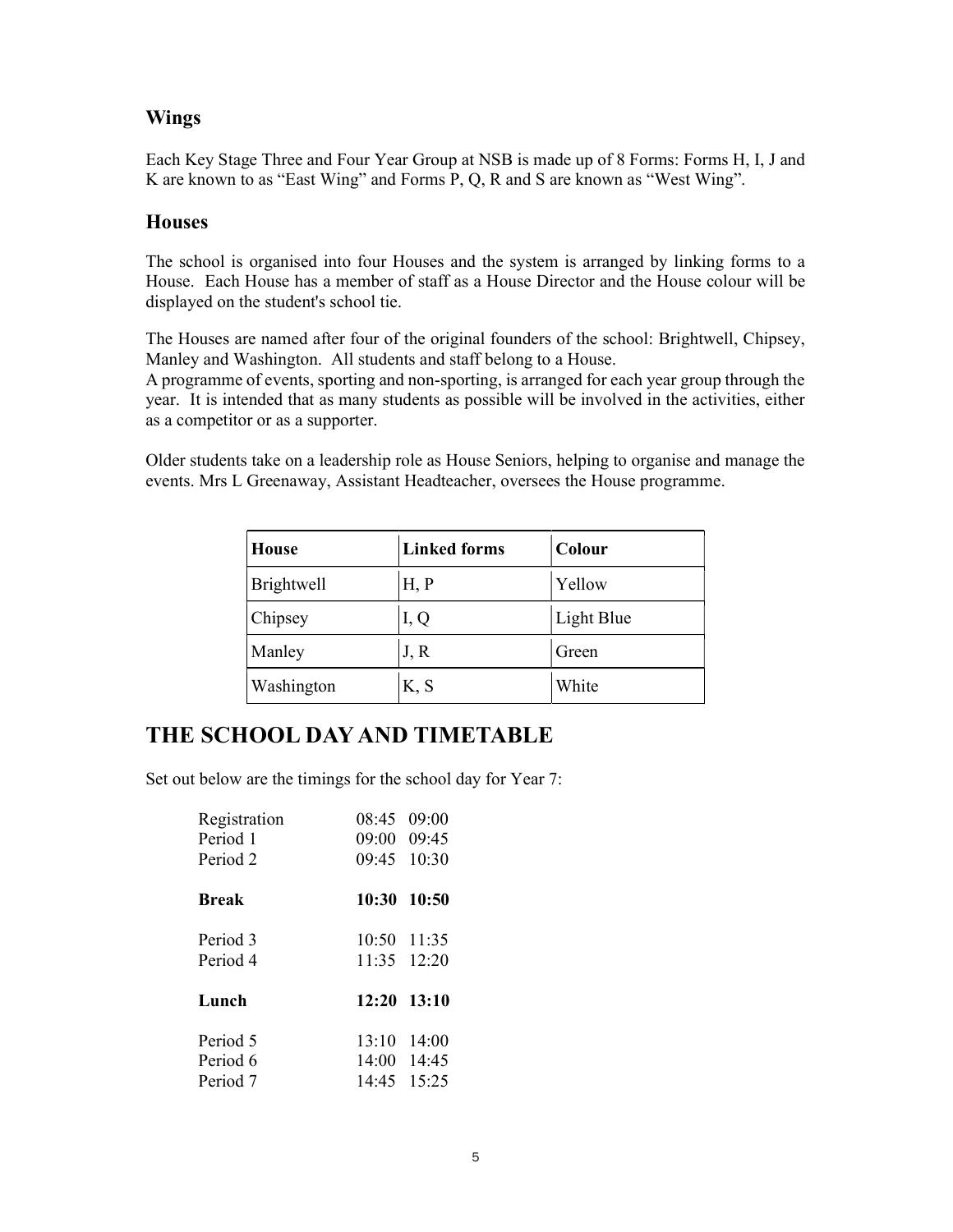### **Assemblies**

Years 7, 8, 9, 10 and 11 will have an assembly every week. Year 7 on Monday, Year 8 on Tuesday, Year 9 on Wednesday, Year 10 on Thursday, Year 11 on Friday. This assembly replaces that morning registration and will start at 08:45 until 08:55.

#### Key tasks for the student:

- Know what lessons you have for each day.
- Know where the classrooms are for each lesson.
- Know who the teacher is.
- Understand how the timetable works.
- Get to the lessons on time.

### HOME LEARNING

#### Tips for parents:

- Agree a routine for home learning for your child. As your child progresses through the school it will become an increasingly important part of the curriculum. How they start to view home learning will be how they remain to view it throughout their school life.
- A good time to start home learning is after a short break when they get home, get it out of the way early, this will leave the rest of the evening free. It is not advisable to start home learning late in the evening.
- Agree that TV and other activities will happen after home learning is completed.
- Be prepared to invest time at first to supervise the completion of home learning.
- Make sure your child has a comfortable place to work that is away from distractions.
- Recognise how difficult it is to work unsupervised, help your child to structure their time and use it usefully provide them with a checklist to help them.
- Provide a clock or timer to help them work to a routine.
- Be available to check their progress, but otherwise leave them to it.
- Make sure they always write the date and title of the work they are doing. Work will be marked for spelling, punctuation, grammar and presentation as well as content.
- Point out the rewards for doing their home learning promptly, it won't drag on all night, it feels good to get a task completed etc.
- Don't let them struggle on for longer than is needed, at this point you can check what they have got and help them to see what they have achieved.
- If your child is stuck offer support but don't do it for them.
- Encourage your child to check in the lesson what they haven't understood.
- If there is a problem with the level of the home learning it is important that the teacher knows this. If the work is consistently too hard or too easy it is important to let the teacher know (see contacting the school).
- Check your child has given their home learning work in.
- Take an interest in their marks and comments, discuss what they mean with your child to give them the understanding that feedback is important.
- Check on the online home learning information regularly. Parents can also receive details via email. If your child is consistently not getting home learning tasks when they should, contact the school.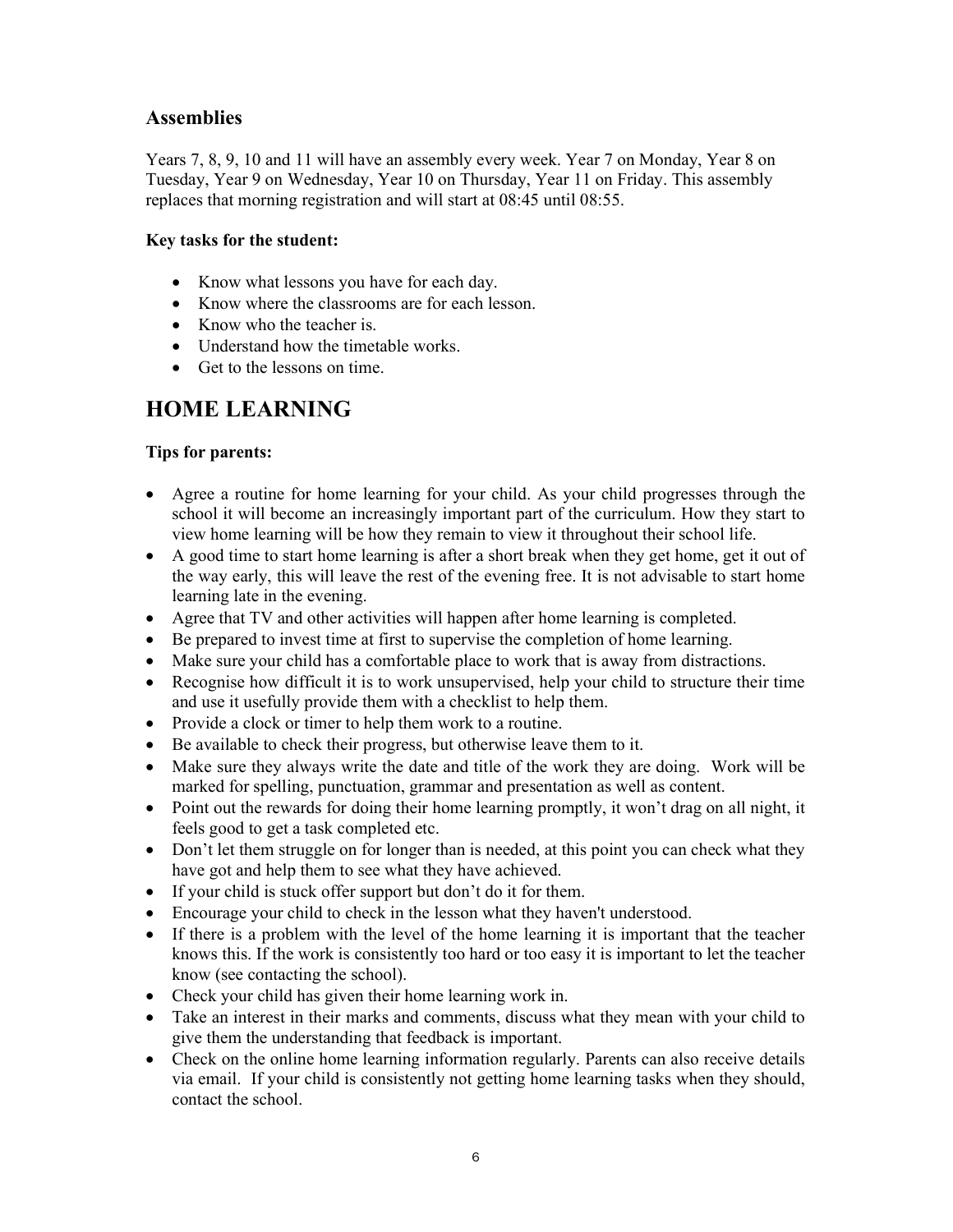Whilst Covid-19 year group bubbles are in place, the home learning zone is available on Tuesday, Wednesday and Friday lunchtimes for Year 7 students. Your son should listen to announcements from his Form Tutor during registration for details in relation to these.

### Year 7 Home Learning Timetable:

Please note that Home Learning will only be set on the day when your son has the particular subject.

Each Curriculum Team has its own Home Learning policy, so core subjects may set home learning tasks every week, but other subjects may vary in regularity.

Home Learning will be introduced gradually during your son's first term at the school.

# SETTING AND TESTING

Some parents worry that their son is placed in the wrong set when they start secondary school.

Students' progress is constantly monitored in lessons. There are testing opportunities to ensure your child is placed in the correct set for his ability.

There will be regular end of topic examinations in lessons and also an end of year exam for each subject.

# CATERING AND FOOD

The catering team at the school looks to provide menus that children enjoy, but ensuring a nutritional balanced diet. The school follows the national guidelines for healthy eating. Our professional caterers are qualified in nutrition, with a wealth of experience in planning, preparing and serving food. In addition, our kitchens are regularly inspected by Environmental Health to ensure standards are maintained.

A selection of hot and cold breakfast items are available from 8:00am – 8:25am.

At lunch time there is always a varied choice of home-made Dish of the Day. This choice changes daily and is prepared using the finest, freshest ingredients. Also available are fresh vegetables, jacket potatoes, fresh fruit yoghurts and fresh milk drinks to ensure children are able to choose a healthy meal. There is always a vegetarian choice as well as snack items every day. With over 30 choices of various food items in our menu we aim to ensure there is something for everyone.

We recommend an allowance of between £2.60 - £3.50, depending on your child's choice.

We have also have a Meal Deal Option. These are nutritionally balanced lunches and are extremely good value at the cost of £2.60. If you are concerned about what your son is buying it is possible for us to alter your son's account so that he can ONLY purchase a Meal Deal, please contact our Finance team, if you wish this to be activated.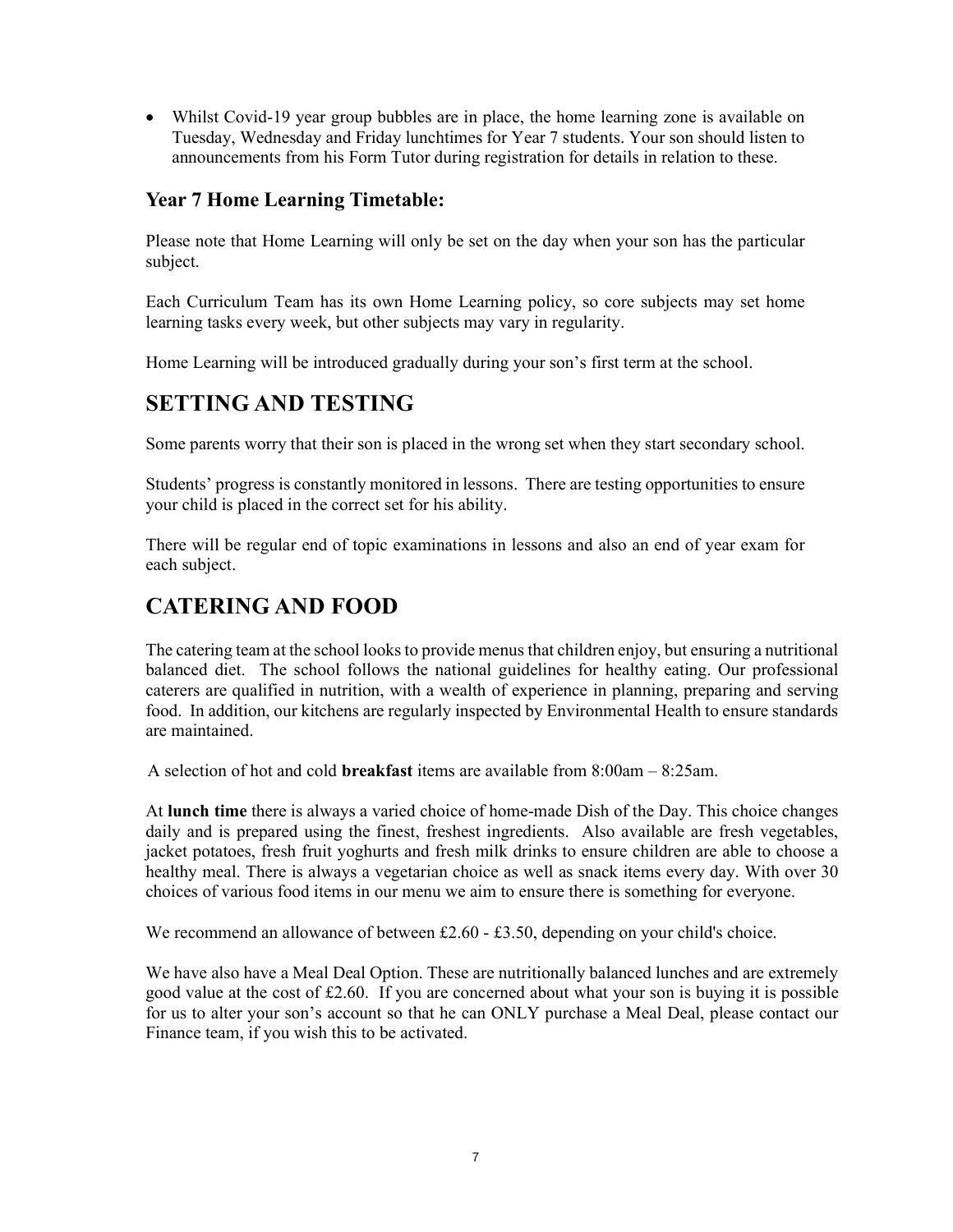#### JACKET POTATO DEAL

Jacket Potato and a filling + fruit jelly + small water

£2.60

### MAIN MEAL DEAL

Any main meal + dessert + small water

#### £2.60

### **HOT PASTA MEAL**

Pasta + fruit jelly or piece of fruit + small water

#### £2.60

### SINGLE FILLING PANINI MEAL

Panini + fruit jelly or piece of fruit + small water

#### £2.60

### Lunchtime Price List

| Main meal                               | £ 1.70 |
|-----------------------------------------|--------|
| Mail meal $+$ dessert                   | £ 2.30 |
| Meal deal (main, dessert & small water) | £ 2.60 |
| Hot/cold dessert                        | £0.80  |

(Salad added to a main meal from the salad bar will be charged for separately as it is not part of the set meal price). Prices are shown on salad bar.

| Jacket potato (plain)       | £ 0.90 |
|-----------------------------|--------|
| Filling (per filling)       | £0.70  |
| Cold pasta pot (vegetarian) | £ 1.20 |
| Cold pasta pot (meat)       | £1.40  |
| Hot pasta pot               | £1.80  |
| <b>Burritos</b>             | £ 1.70 |
| Chicken Wrap                | £ 1.70 |
| <b>Nachos</b>               | £ 1.20 |
| Fries/Wedges                | £ 1.20 |
| Cookie or small muffin      | £0.60  |
| Large muffin                | £ 1.00 |
| Homemade cake slice         | £ 1.00 |
| Belgian Waffle              | £ 1.00 |
| Iced Bun                    | £0.80  |
| Jelly/Mousse                | £ 0.70 |
| Muller rice/corner/crunch   | £ 0.90 |
| Fruit yoghurt               | £0.70  |
| Piece of fruit              | £0.30  |
| Fruit pot                   | £ 1.00 |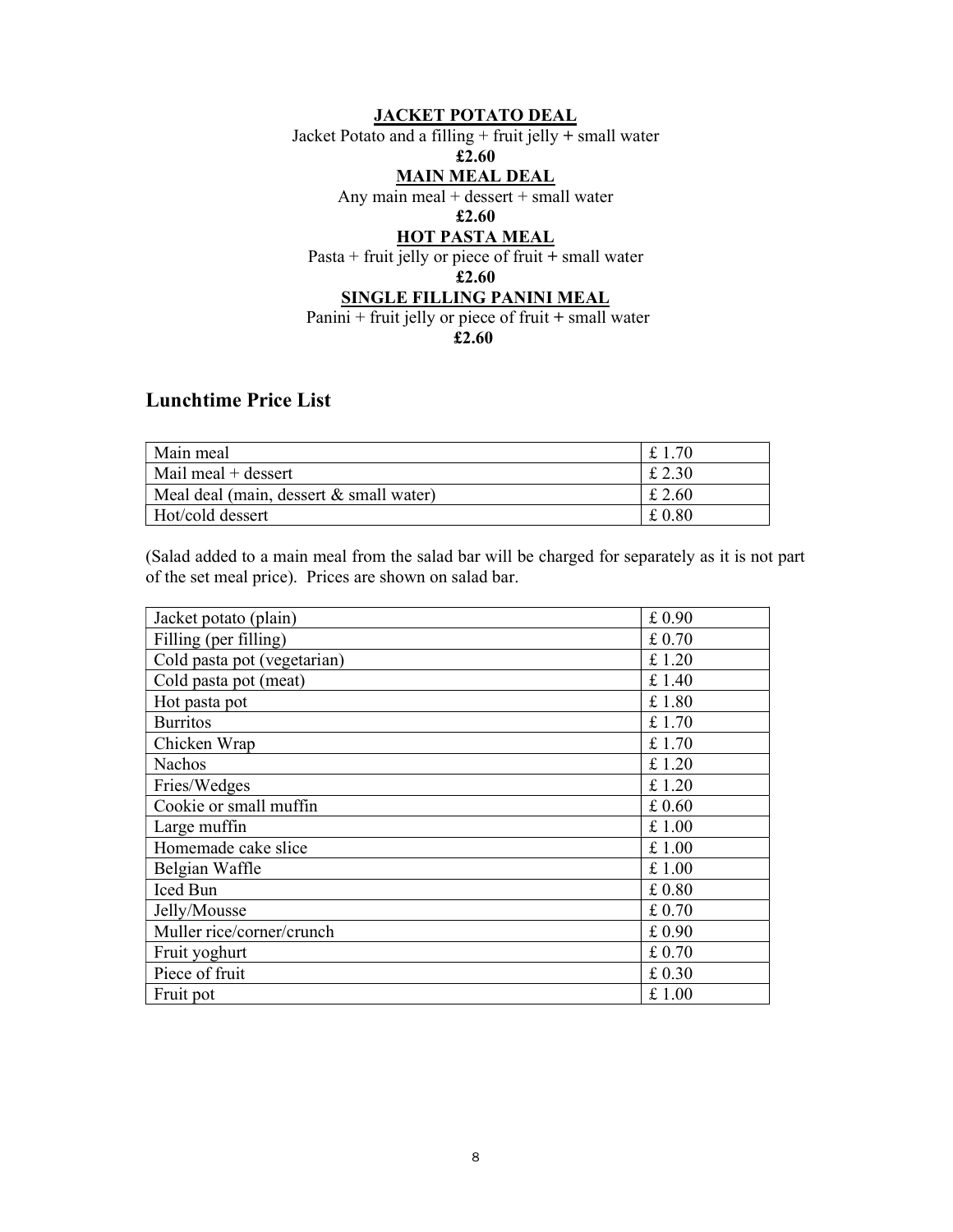### Drinks Price List

| Fruit Juice Carton      | £0.50  |
|-------------------------|--------|
| Juice Burst 330ml       | £ 1.00 |
| Milkshake Carton        | £0.50  |
| Large Milk Bottle       | £0.80  |
| Large Water 500ml       | £0.50  |
| Small Water 330ml       | £0.30  |
| Radnor Splash           | £0.80  |
| Radnor Fizz             | £0.70  |
| Rubicon                 | £1.30  |
|                         |        |
| Tea                     | £0.70  |
| Hot Chocolate/Moccahino | £0.90  |
| Coffee /Latte/Espresso  | £0.80  |
| Espressochoc            | £ 0.90 |

### Break Hot Food List

| Bacon & Cheese Muffin                  | £1.40  |
|----------------------------------------|--------|
| Quorn Cheeseburger                     | £ 1.20 |
| Cheesy Bagel/Pizza Bagel               | £1.00  |
| <b>Assorted Pizza Slice</b>            | £1.00  |
| Hot Dog                                | £1.00  |
| Pretzel                                | £1.00  |
| <b>Assorted Seasoned Chicken Wings</b> | £ 1.00 |
| Garlic Bread                           | £0.50  |
| 1/2 Pizza Baguette                     | £1.30  |
| Sausage Roll                           | £ 1.20 |
| Oven Baked Wedges                      | £ 1.20 |
| <b>Bacon Baguette</b>                  | £1.00  |
| Quorn Sausage Muffin                   | £1.30  |
| Corn on the Cob                        | £0.50  |

# CASHLESS CATERING

Students cannot purchase items from the canteen with cash at the tills, as the school uses a cashless catering system.

Parents can add credit to their son's account via the internet and can monitor what their child is purchasing.

Students do not need to bring cash into school (although there are machines in school for students to add money on to their account if preferred.)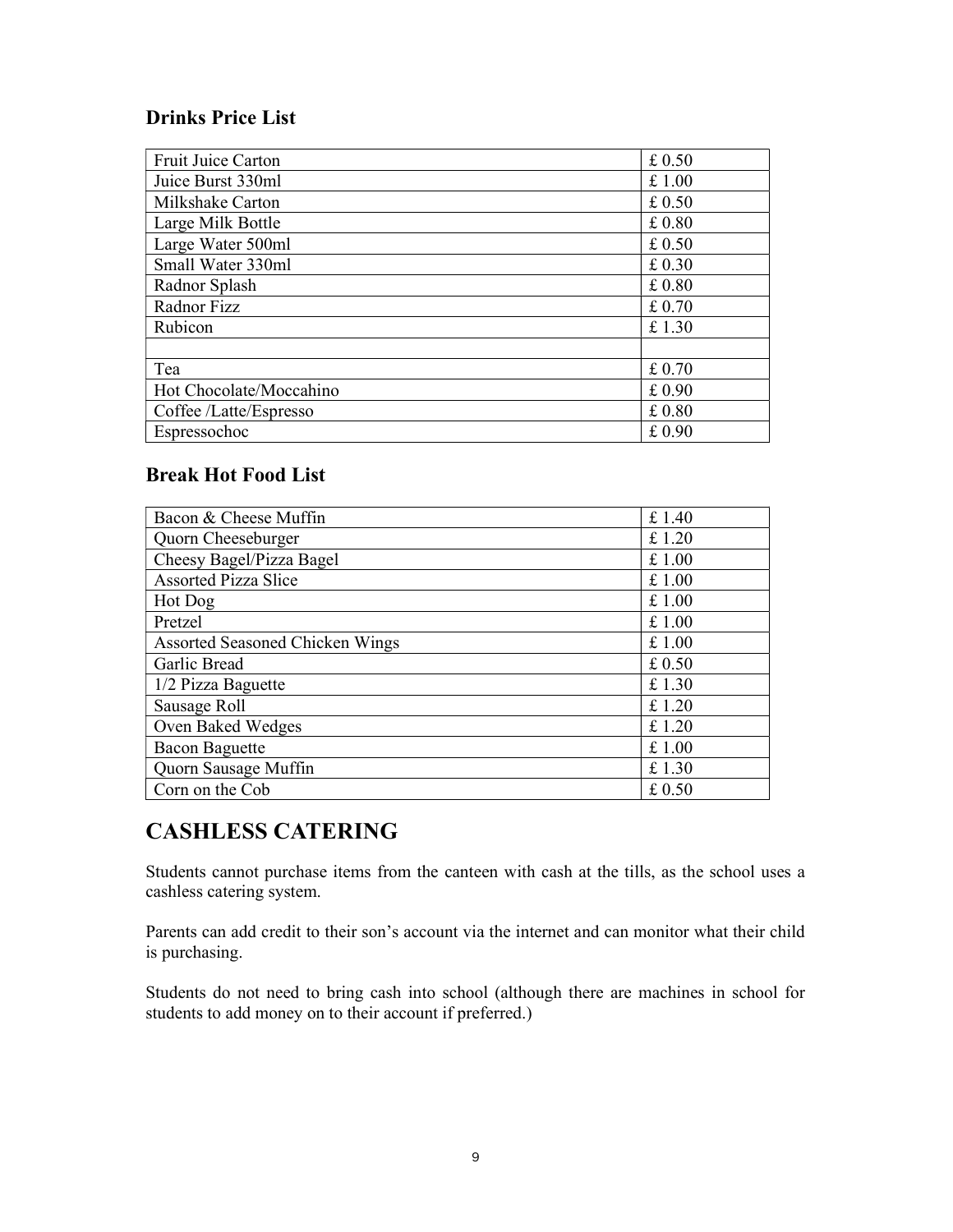# EXTRA-CURRICULAR ACTIVITIES

The school has a tradition of providing a great variety of extra-curricular activities throughout the year. These are available to view on our website and they change from year to year.

They include academic groups for revision, home learning clubs, The Gifted and Talented programme, as well as sporting activities, performing arts groups and hobbies such as chess and computer programming.

The teachers involved put a great deal of effort into creating interesting and rewarding activities for our students to take part in and are happy to spend their free time stretching and challenging the students' learning and encouraging active participation.

## SUPERVISION OF STUDENTS ON SCHOOL SITE OUTSIDE OF SCHOOL HOURS DURING COVID-19

In the mornings, gates are open at 8:00am for students having breakfast. From this time there are staff around the site and breakfasts are available. The main school gates open at 8:15am for those not having breakfast and the school buildings are open from 8.30am.

In the afternoons, school officially finishes at 3:25pm for Year 7. Year 7 students are expected to leave the site by 3:35pm unless they are participating in an organised activity with a member of staff.

Please note that extra-curricular activities may be affected by restrictions in place due to COVID-19, or where year group bubbles are in place due to government guidance at the time. Students should ensure that they listen to announcements given by their Form Tutor during their registration time in relation to any changes/cancellations relating to extra-curricular activities.

Should students need to contact parents to let them know of any changes to after school arrangements, they should visit Student Services at break, lunchtime or after school so that the school can contact parents for them.

From 3:45 pm onwards, significant areas of the school are unsupervised, and it is not reasonable for parents to allow their son to remain on the premises unsupervised.

Parents should ensure that their son is either attending an organised activity and leaves the premises as soon as the activity finishes or leaves school by the normal end of school time.

### SECURITY OF PERSONAL PROPERTY

Within a large establishment, theft can take place. Students are expected to take care of their own belongings.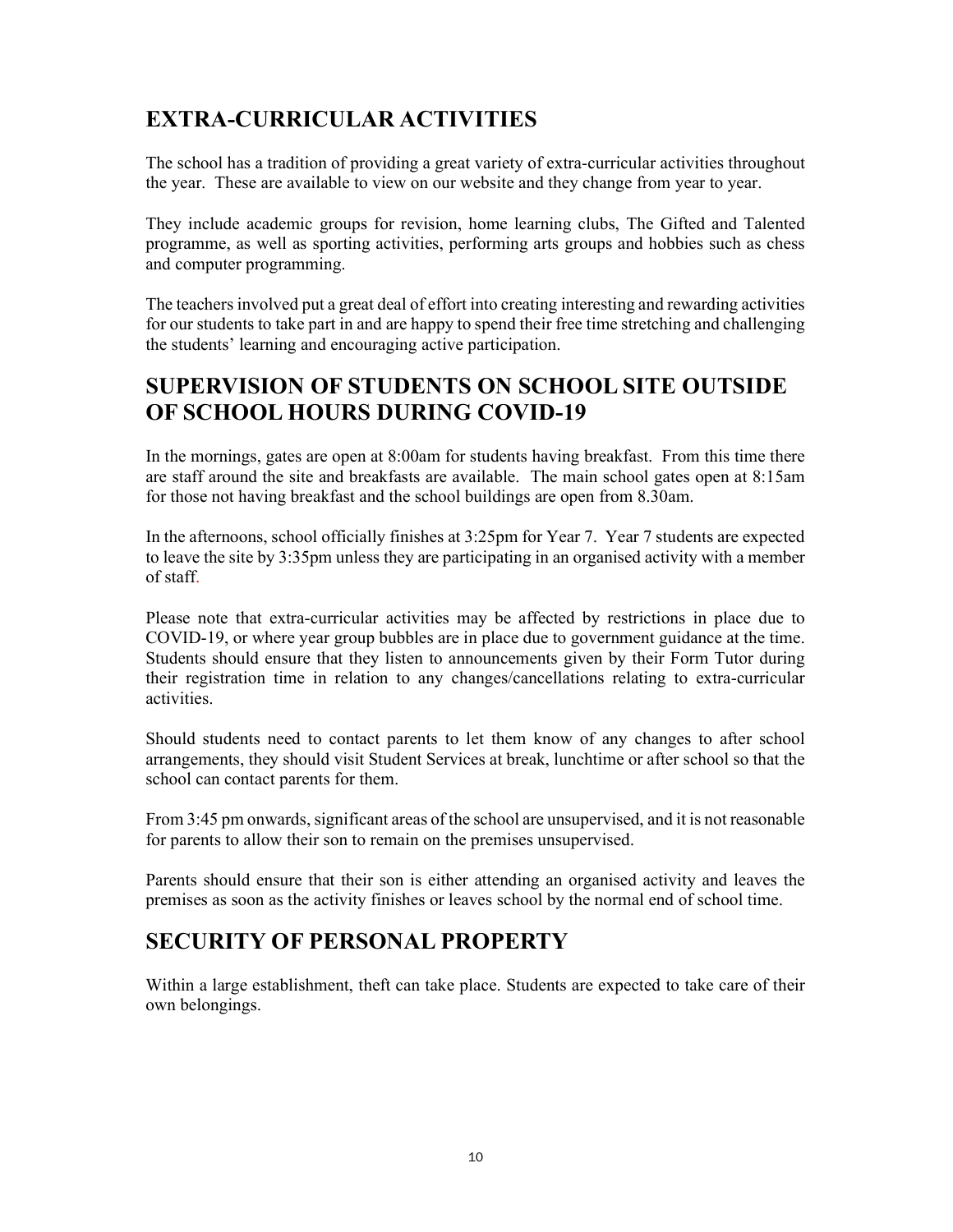### Tips for parents:

- Make sure your son leaves all valuable items at home unless required at school. This includes his mobile phone - students are able to phone home if necessary from Student Services.
- Don't give your son large sums of cash to bring into school; use the cashless catering system for school meals.
- label all your son's possessions clearly and irremovably;

### Key tasks for the student:

- Never leave your bags and possessions unattended;
- In PE and Drama/Dance, hand in anything valuable, including bus passes, to the teacher in charge when you have a practical lesson.
- If you come to school on your bike, place it in the cycle racks and lock it with a D lock.

The school will take **NO** responsibility for the security of any valuable items brought into school. The view of the school is that these are brought into school at a student's own risk. We cannot afford to divert staff time looking for lost mobile phones or other devices.

# LOST PROPERTY

Lost property, if found, is collected in Student Services or in the PE area.

#### Key tasks for the student:

- Retrace your steps visit every room and area that you have been to.
- Go to Student Services to look for your missing item. For lost PE kit go to the PE office.

### Tips for parents:

- Teach your son that he is responsible for looking after his own belongings.
- Label all your son's possessions clearly and irremovably, we will then be able to return it to your son.

# COMMUNICATION BETWEEN HOME AND SCHOOL

### School to Home:

In order to keep parents up to date with essential information and news we use:

- Text messaging to parents.
- The school website: Parents receive their own personal login to the school website and can view their son's homework, house activities, school policies, and copies of all global letters sent home regarding school events.
- Emails: We will email parents with the home learning tasks your son has received each day. This is to let you know clearly what he has to complete and when it is due in. In addition, we will notify you by text message if your son has received an after school detention.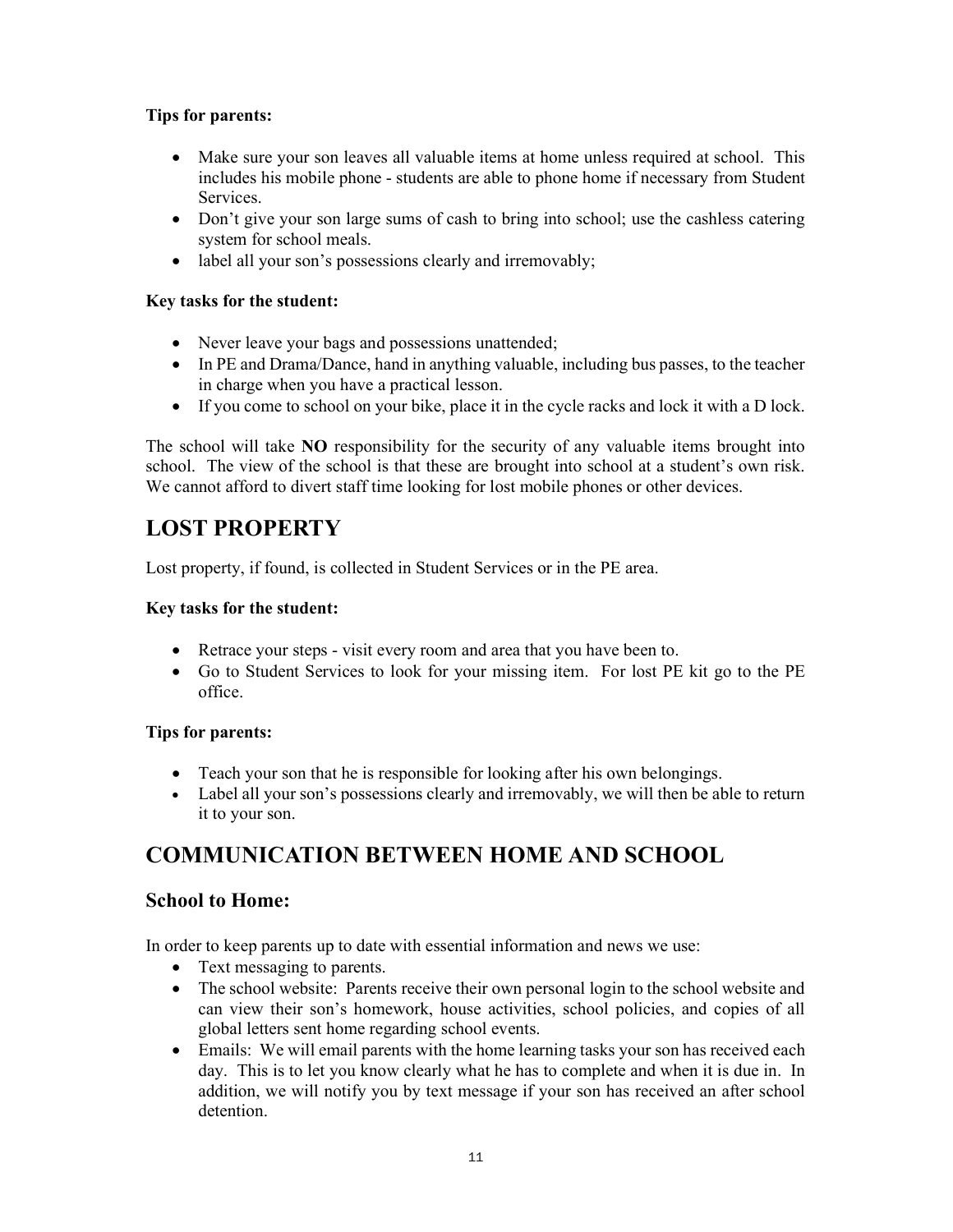- Regular reports: Parents will receive a Data Report each term.
- Parents' Evenings: There will be two Parents' Evenings during Year 7: the first will be to meet with your son's Form Tutor in November, to discuss how he is settling in. The second will be to meet with his subject teachers at the end of the school year.
- Letters home (also viewable on our website).

### Home to School:

- To report your son absent please phone the school absence line (01604 258691) and give his name, form and the nature of his absence.
- To speak to someone at school about your son, please contact his Form Tutor in the first instance. Or email  $nsb@nsb$  northants.sch.uk marked for the attention of a specific member of staff. Please bear in mind that teachers may have a full teaching timetable and may also be covering break/lunchtime supervision or detentions and will come back to you as soon as they are able.
- To leave a message for your son during the school day, please contact Student Services and we will do our best to pass the message on to him.

## MEDICAL INFORMATION, ILLNESS AND APPOINTMENTS

### **Medication**

Prescribed medicines (other than those for asthma): These must be left with the Medical Room at the beginning of the school day, accompanied by a signed note from you about dosage. Your son should collect his medicine at the end of each school day. On no account should medicines be carried around school.

It is your son's responsibility to ensure that he comes to the Medical Room to take the prescribed amount at the required times.

If your son uses an asthma inhaler he is responsible for ensuring that the inhaler is with him at all times.

If a student is identified as an epipen user, his name will be kept on record in the Medical Room with the spare epipens. A list of trained staff will also be kept with the epipens.

### If your child falls ill at school

If your son becomes unwell during the day he should attend the medical room. If he is unable to continue to attend lessons you will be contacted and asked to collect your son from school straight away.

Please ensure that your son is aware that he should attend the Medical Room should he feel unwell, so that our designated first aider can call home if necessary. He should not contact parents himself as it is most important for safeguarding purposes that the school make arrangements with parents directly should their son need to leave school due to illness.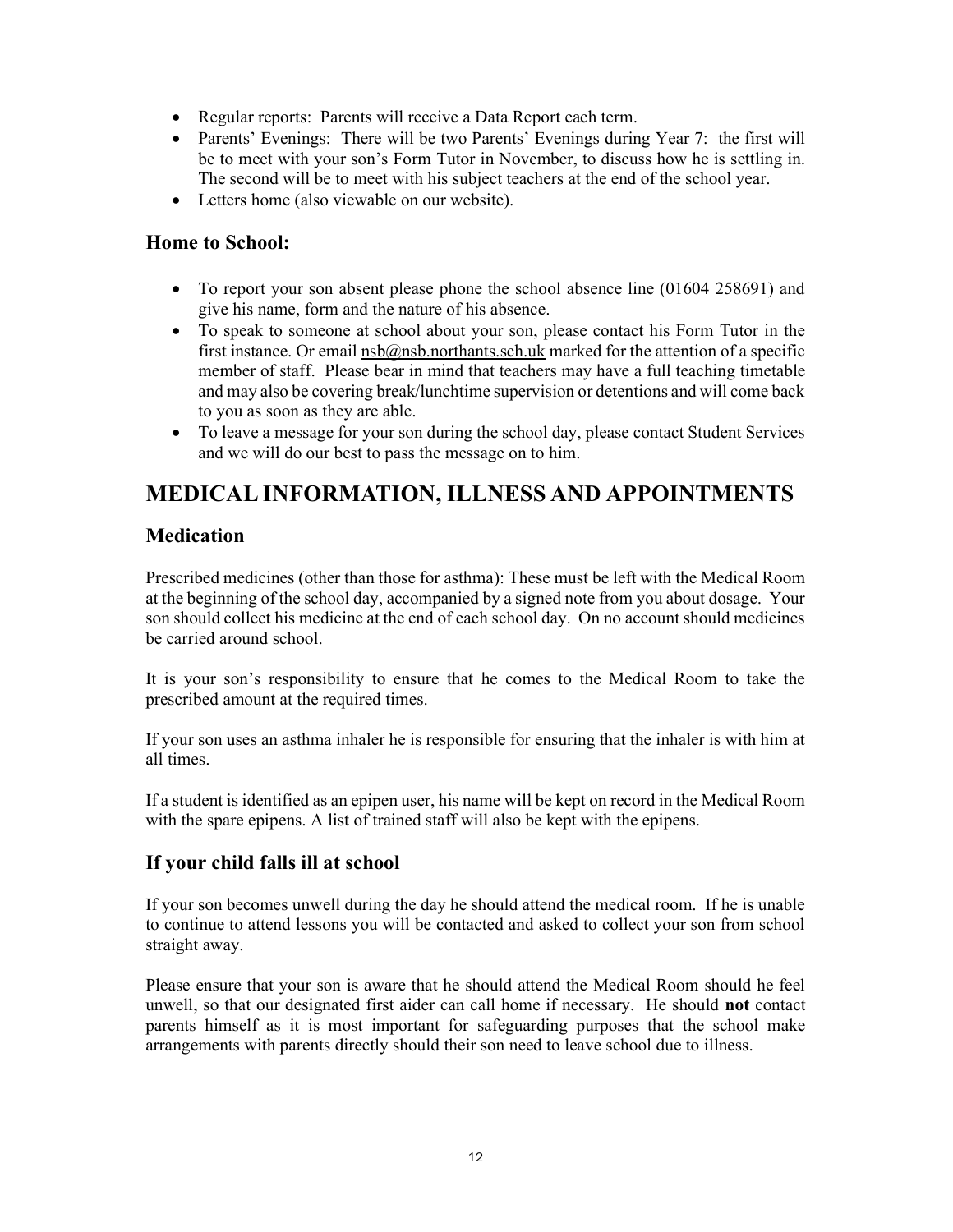### What to do when your child is ill at home

If your son is too ill to come to school you must let us know.

- As early as possible, please telephone 01604 258691 and follow the instructions on how to leave a message on the absence line.
- State your son's name, Form and the nature of his illness.
- A message will be passed on to his Form Tutor.
- Unless you have informed the school that your son will be absent for a particular number of days (eg for an operation), please
- telephone the school each day that he is absent.

### Medical or Dental Appointments

Whenever possible, please try to make appointments outside of school hours. For appointments during the school day:

- Send a letter in to your son's Form Tutor giving details of the date and time of the appointment.
- Agree a time that you will meet your son at the Front Office to collect him.
- Your son will need to collect a green "Exeat" slip from Student Services which must be signed by his Form Tutor before he will be allowed to leave the premises. He will need to sign out at the Front Office.
- Return your son to school directly after the appointment to complete the rest of his school day where appropriate.

# REQUESTS FOR ABSENCE AND HOLIDAYS DURING TERM-TIME

### Holidays

We have always said that the best place for students to make educational progress, to reach their potential and realise their ambitions is to be in the classroom learning. From September 2013 the Government regulations changed and the Head teacher can no longer sanction holidays taken during term time. This means that any requests from parents for holidays will have to be rejected and if any parents do take holidays during term time, the register will have to be marked as an unauthorised absence (code G).

This is in line with the Education (Pupil Registration) (England) (Amendment) Regulations 2006. In addition, The Education (Penalty Notices) (England) Regulations 2007 set out the procedures for issuing fixed penalty notices (fines) to each parent who fails to ensure their child's regular attendance at school. Parents must pay £60 within 21 days or £120 within 28 days.

Please be aware of this when making holiday bookings. The term time dates for the forthcoming year can be found in this booklet and on the school website.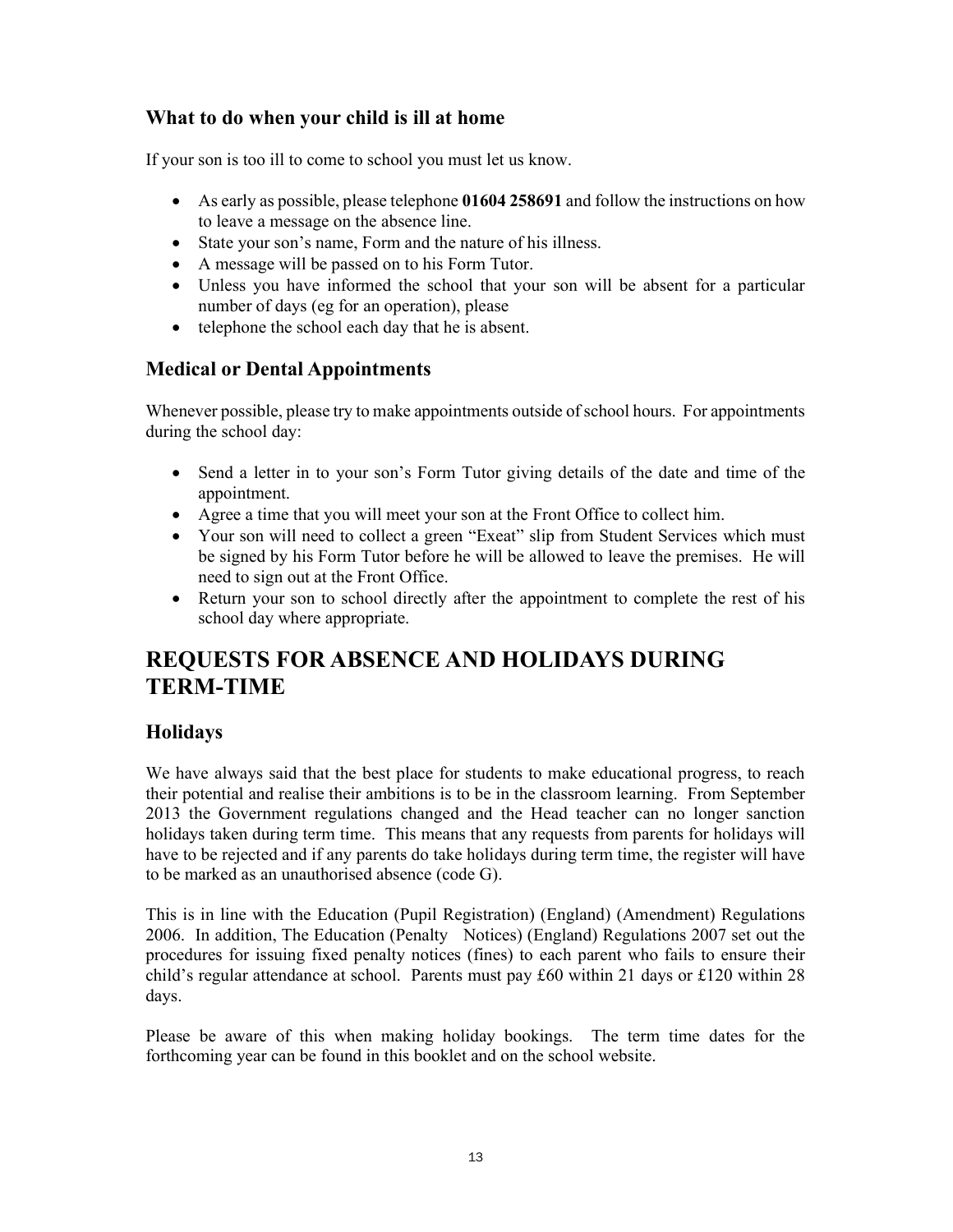### Other Absence Requests

Many clubs arrange festivals and events during the half term or over bank holiday breaks which are generally very enjoyable for all concerned. However, the school is very clear in its policy and will not authorise any absence from school to travel to, or participate in, such an event.

# SCHOOL TERM DATES

Click here for school term dates.

Our commitment is to the education of your son and any absence will have an impact on your son's learning.

# SCHOOL UNIFORM AND APPEARANCE

We are justly proud of our students, who are fine ambassadors for the school, and we hope that they will grow to be proud of their association with Northampton School for Boys.

This sense of belonging is encouraged from the very beginning of your son's career at the school and we believe that wearing school uniform is an essential part of that relationship. We expect parents to give their full support to the school in implementing our uniform policy.

Details of school uniform are listed on the next page. Parents who, for financial reasons, feel that they may have difficulty in meeting uniform requirements should approach the relevant Head of Year. Any such approach will, of course, be treated in confidence.

### Key tasks for the student

- Know the rules on uniform and appearance  $-$  see following page.
- Make sure everything is ready.
- Make sure you have a full and clean PE kit for the days you need it.

#### Tips for parents:

Before your child starts

- Check the uniform requirements on the following page. If you have placed a uniform order you can have the order delivered to your home or collect it at the July Parents' Evening.
- Name everything— shoes, equipment, coats, even glasses. If property is named we are able to reunite it with its owner.
- Have spare essentials in case anything gets lost. (Ties are a common problem for lost property)
- Check the rules on haircuts and jewellery see following pages

#### When your child starts

- Decide who has responsibility for what: who irons shirts etc.
- Encourage your child to organise their uniform the night before.
- Have a system for keeping uniform clean. The earlier your child is responsible for this the better.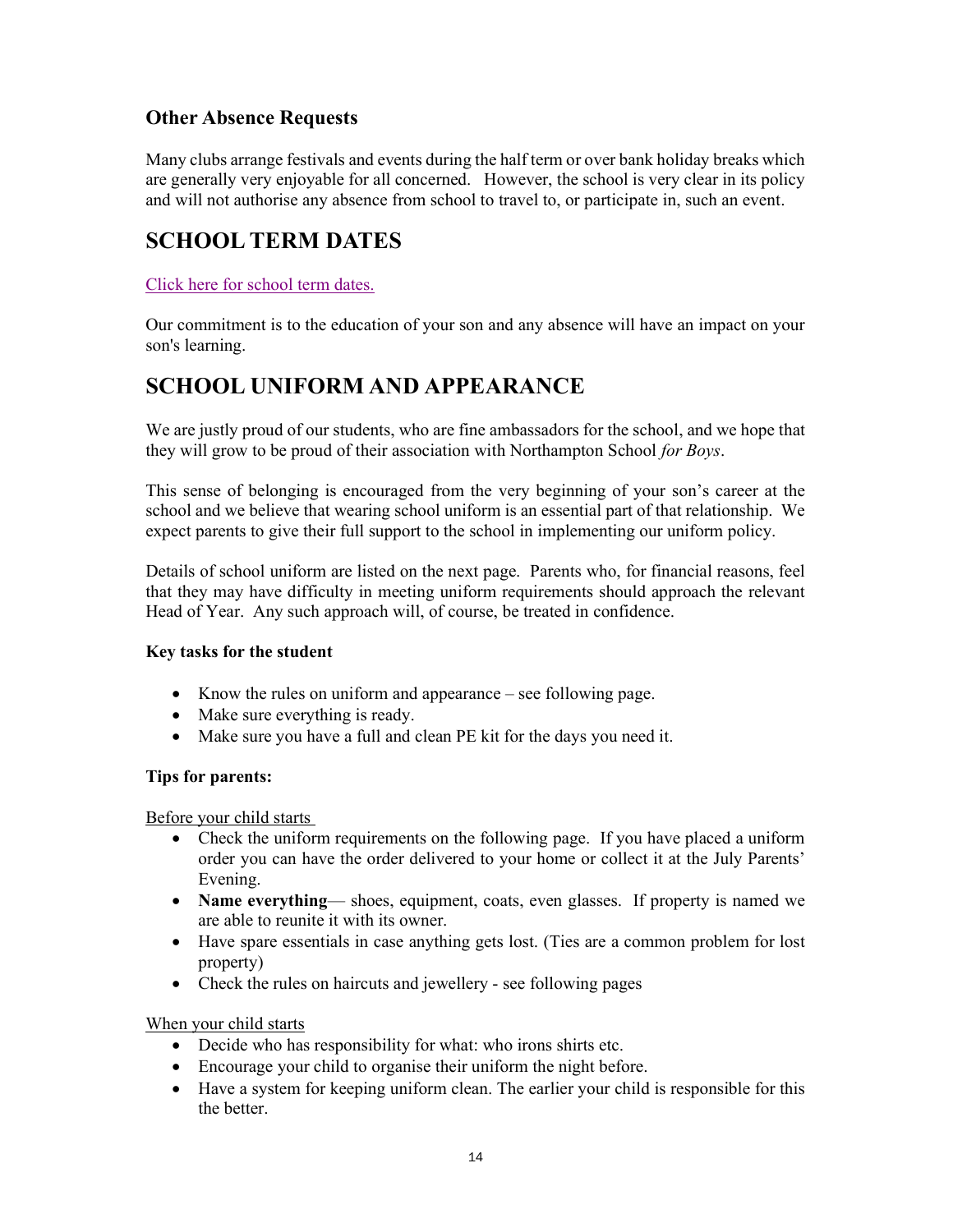# Uniform

The requirements of the basic school uniform are:

| School Blazer         | black with blazer badge and year stripe |
|-----------------------|-----------------------------------------|
| <b>Trousers</b>       | black                                   |
| <b>Shirt</b>          | plain white, ALWAYS TUCKED IN           |
| School Tie            | worn at a sensible length               |
| <b>Shoes</b>          | black (trainers or trainer-style shoes  |
|                       | are not allowed)                        |
| Socks                 | black                                   |
| Pullover              | navy blue v-necked                      |
|                       | (optional – available from school shop) |
| <b>Rugby Shirt</b>    | school colours (reversible)             |
| T Shirt               | school colours                          |
| <b>Shorts</b>         | school colours                          |
| Rugby/Football Boots  |                                         |
| <b>Training Shoes</b> | for PE only                             |

### Hair

- No shorter than No 2. A fade is acceptable if the hair remains to office standard and remains no shorter than a 2 on top. No shapes or lines cut in eg. zig zags, mohican.
- Long hair must be tied back if longer than shoulder length or likely to cause a safety issue.
- At all times hair must not cover an eye or eyes.
- The style of the hair should be in keeping with that acceptable in an office environment.
- Hair should be kept clean and tidy.
- Hair should not be dyed using unnatural colours or be styled with extensive flashes of colour.

### **Jewellery**

- Only one plain stud in an ear lobe is permissible.
- No visible piercings are acceptable and those not readily visible are also unacceptable if they could cause a safety issue e.g. in P.E.
- Wrist bands and similar attire should not be worn without permission from the school e.g. in the case of a school fund raising event.
- Hair bands used to tie hair back should be plain in nature.
- One ring may be worn but it must be removed if there is a safety issue e.g. P.E, Design Technology. They should be conventional in nature.
- Necklaces may be worn beneath the shirt but must be removed if a safety issue e.g. P.E.

### Headwear

- In cold weather a plain scarf, bobble hat or similar in a tasteful design may be worn to and from school but not around the school.
- Plain caps may be worn in hot weather but removed when on the school site.
- Sunglasses may be worn in certain circumstances determined by the school.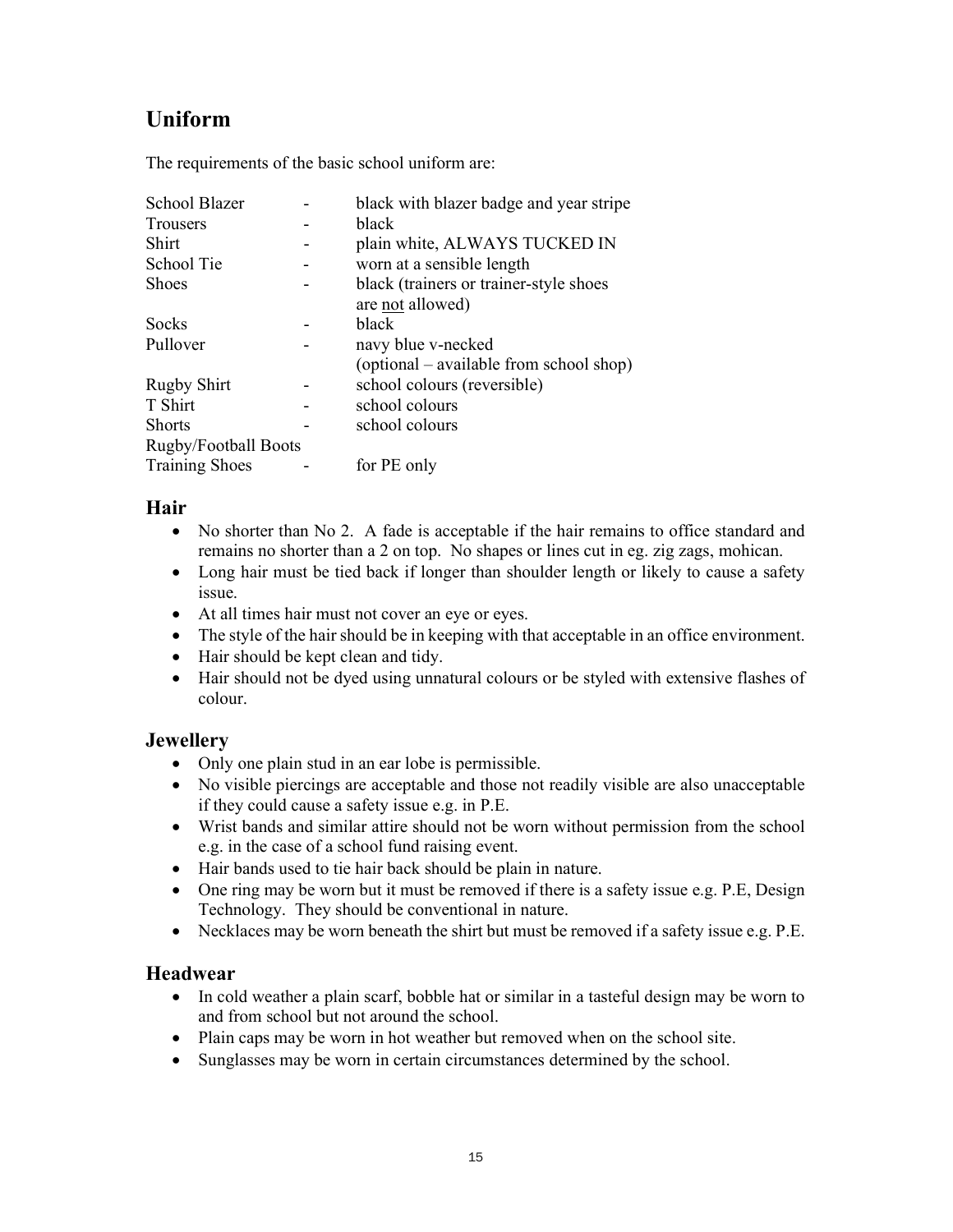### General Uniform

- Sweatshirts, hoodies and similar must not be worn over or under the uniform.
- Hoodies must not be worn to or from school.
- The school tie should be worn at an acceptable length. A student may wear a tie awarded as colours by the school.
- Shirts should be plain white of a length that can be tucked into the trousers. Shirts should not be worn outside the trousers.
- Gloves may be worn in cold weather but they must be taken off when inside school.
- Coats should be tasteful with no provocative logos. Coats should be removed inside the school buildings.
- School uniform in its entirety must be worn in, to and from school.
- The school advises that cyclists wear cycle helmets and high visibility jackets/bands.

### Miscellaneous

- School trips that take place during normal school hours require school uniform unless there are exceptional circumstances determined by the school.
- For trips out of school hours, uniform  $may$  not be required but students will be directed by the school staff.
- In after-school clubs uniform is required, unless directed by the school staff.

# School Uniform Shop

The majority of school uniform can now be purchased from our supplier Sportswear International (SWI) and can be delivered directly to your home or into school for collection by your son.

### Website: www.swidtp.co.uk

Where items can only be purchased from the school such as blazer badges, ties and House t-shirts, this can be done by using ParentPay or with a cheque or cash by your son via Student Services.

Samples of all sizes of uniform will be kept in Student Services for your son to try on. If you do require any assistance, please contact Mrs Sharp on: 01604 230240.

### Sports Mouth Guards

Boys do not need to wear a mouth guard for sport lessons, but for rugby and hockey they can wear one if they choose.

"Boil and bite" mouth guards are available at various outlets, including John Henry Sports on Wellingborough Road, Northampton.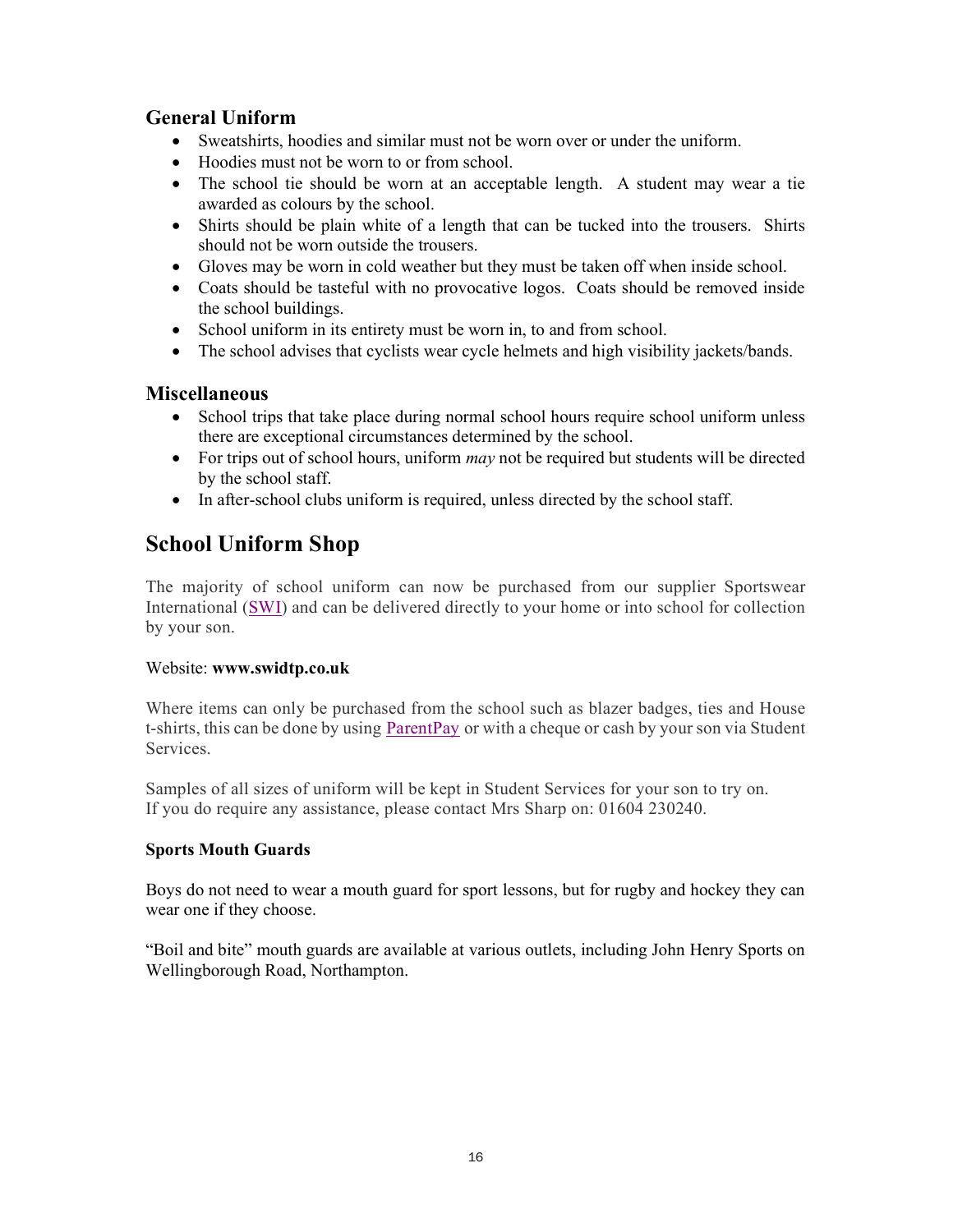# CODE OF BEHAVIOUR

### 1. Lessons

You should make it as easy as possible for everyone to learn and for teachers to teach. For example you should:

- arrive on time
- be properly equipped and correctly dressed
- be quiet when asked
- in discussion work put your point of view clearly and listen carefully and tolerantly to others
- at the end of the lessons, wait to be dismissed and leave the classroom in an orderly fashion

### 2. Presentation of work

Take pride in your work, in how it looks as well as in what it says, and in how you organise yourself to get it done.

- you should set work out clearly and always date it
- take great care to meet homework and exam deadlines

### 3. Dealing with People

You should treat everyone, pupils as well as adults, considerately and politely and do your part to make the school a pleasant place to be.

- make visitors welcome and direct them if they seem lost
- not shout or argue rudely
- never swear or use offensive language, especially of a racist or sexist nature
- never threaten or bully anyone

### 4. Safety

Be safety conscious and respect your safety as well as that of other people.

- follow carefully the safety instructions of your teachers
- never interfere with equipment designed to protect you from fire or theft
- do not bring items into schools which are distracting, dangerous or illegal cigarettes, drugs, alcohol, fireworks, knives or weapons
- valuable items cameras, music players, electronic devices should be left at home
- get off bikes at the school gate it is recommended that students wear a cycle helmet and high visibility jacket/bands. Bikes should be locked in the cycle racks with a D lock
- respect other users of the roads and paths pedestrians, cyclists or motorists
- take great care when crossing roads and waiting for buses listen to, and accept the advice and instructions of staff on duty

### 5. Movement around the School

You should always move sensibly round the premises.

- you should not run or push
- wait your turn when entering classrooms or queuing for snacks or dinner
- $\bullet$  keep to the left on all stairs
- stay away from cars in the car park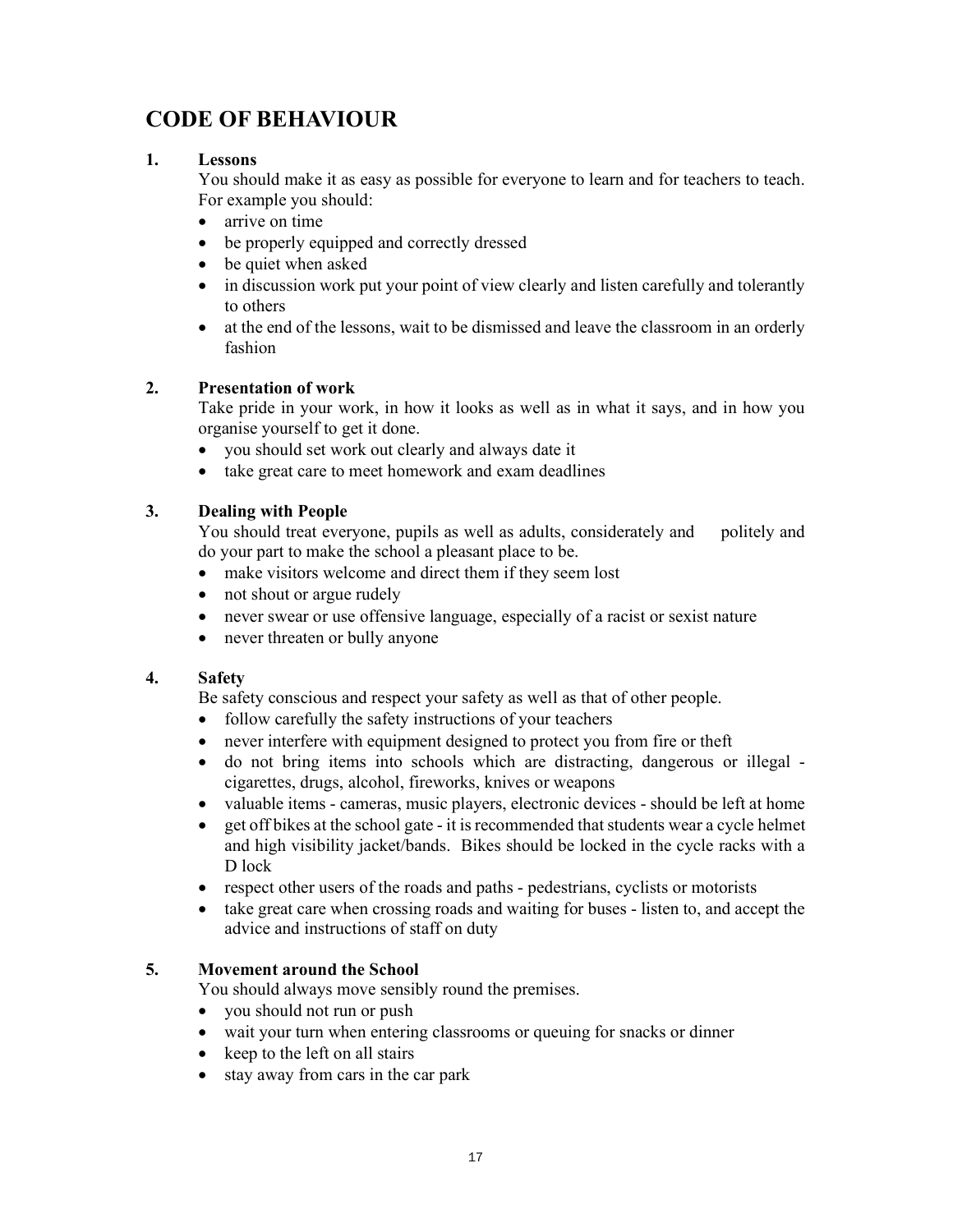#### 6. Looking After the Premises

We must all aim to keep the environment as attractive as possible.

- you should put litter in the bins
- only eat in the places allowed
- take care of all school property books, tables, displays of work

#### 7. The Neighbourhood

Staff and students use widely the facilities of Northampton. You must do your part to make sure that the school is well thought of by local people.

When you are not in school:

- you should use local facilities considerately
- not mill about in large groups
- only enter shops if you intend to buy something
- avoid leaving litter
- not cycle on the pavements

#### 8. Sporting Events: Participants and Spectators

When representing the school (visits, sport teams) you must carefully follow instructions and ensure your dealings with opponents, members of the public and staff is considerate, courteous and co-operative at all times.

- Players should abide by the rules and the spirit of the game
- The decision of referees/officials must be accepted as final
- Whether you win or lose you must always conduct yourself in an orderly manner
- Participants should not attempt to gain any advantage over their opponents through any form of gamesmanship or cheating
- Self-control should be exercised at all times, by both players and spectators. Success and failure should be met with equal good grace and without excessive emotional displays
- Spectators and participants should treat their opponents with due respect both on and off the field of play
- Spectators may support their side vociferously but without the use of obscene language or by directing any ridicule at the opponents or referee

#### 9. Student Conduct beyond the school

The Law allows for teachers to discipline students for misbehaving outside the school premises 'to such an extent as is reasonable'. At Northampton School for Boys staff may discipline students for:

- misbehaviour whilst involved in a school organised activity, trip or residential
- misbehaviour whilst wearing uniform or in some other way identifiable as a student at the school
- misbehaviour whilst travelling to or from the school
- misuse of electronic media or engaging in online bullying or harrassment
- behaviour which poses a threat to another student or a member of the public
- behaviour which could result in repercussions to the orderly running of the school
- behaviour which could adversely effect the excellent reputation of the school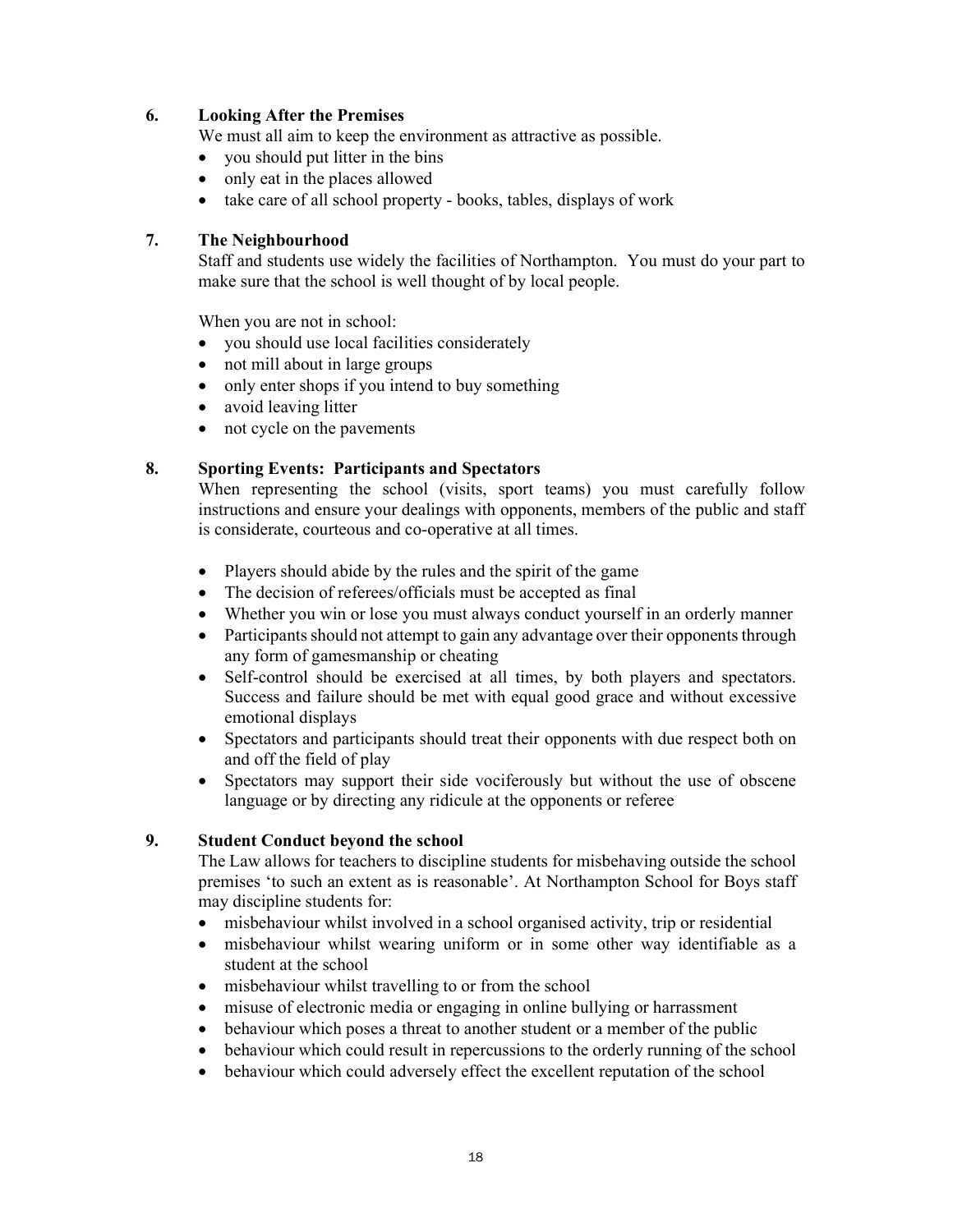# EXPECTATIONS AND STANDARDS

It is essential that every one of us is:

| Considerate               | Ensuring our words and actions do not cause inconvenience           |
|---------------------------|---------------------------------------------------------------------|
| Courteous                 | Being polite and helpful                                            |
| Co-operative              | Being willing to work together                                      |
| Friendly                  | Being on good terms with each other                                 |
| <b>Hardworking</b>        | Doing our best                                                      |
| <b>Honest</b>             | Being truthful                                                      |
| <b>Trusting</b>           | Accepting that others want to help                                  |
| <b>Generous of spirit</b> | Willing to see the best of others and to give recognition where due |

In the wider community, harm has been done in the past and is still being done today as a result of prejudice against people because of their race, gender, sexual orientation, disability or faith. Northampton School for Boys is proud of the varied backgrounds of all its pupils and is determined that everyone should feel equally at home.

Students can expect the school to provide a broad and balanced programme of education which is well organised and effectively delivered. Students will be expected to keep to all aspects of the Code of Behaviour. This will ensure all students and staff are part of a pleasant community of which we can all be proud.

Please see the full Behaviour Policy on the school website.

# BULLYING

At Northampton School for Boys we believe that bullying of any kind is unacceptable. All students should be free from worries about being bullied so they can enjoy a purposeful learning environment.

The school anti-bulling policy defines bullying as *aggressive or insulting behaviour by an* individual or group, often repeated over a period of time that intentionally hurts or harms someone. For more information please refer to the Child Protection Policy on the website, Appendix 10.

Bullying tends to fall into three main types;

- Physical (hitting, kicking, theft)
- Verbal (name calling, racist, sexist, homophobic remarks)
- Indirect (spreading rumours, cyber-bullying or excluding someone)

At Northampton School for Boys we believe in working together with students and parents to combat bullying.

Anti-bullying is a central part of the Northampton School for Boys 'Respect Agenda'.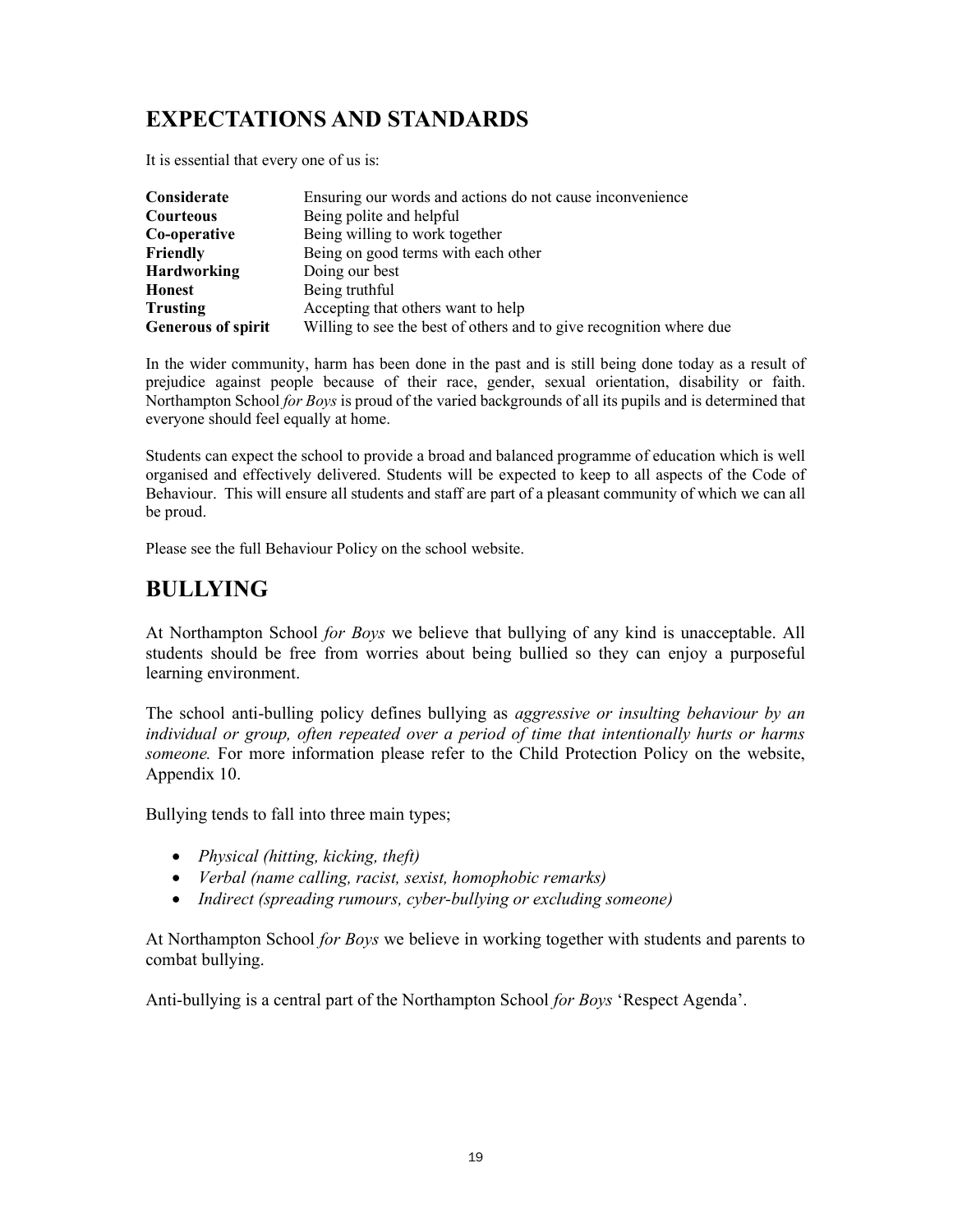#### Support for Students

Students who have been bullied will be supported by:

- Offering an immediate opportunity to discuss the experience with a member of staff of their choice.
- Reassuring the student.
- Offering continuous support.
- Restoring self-esteem and confidence.

Students who have bullied will be supported by:

- Providing relevant guidance by a member of staff.
- Monitoring behaviour over a period of time.
- Providing opportunities to discuss why the bullying took place.

### ESSENTIAL BASIC EQUIPMENT FOR SCHOOL

All students need the following for all lessons:

| Pen (biro or ink) | Pencil                 |
|-------------------|------------------------|
| Eraser            | Ruler (30cm)           |
| Pencil sharpener  | Pack of pencil crayons |
| Green pen/biro    |                        |

Student Services has a wide range of stationery at very good prices. Your son will be able to purchase items via the Parentpay cashless payment method, using his fingerprint.

### Other Useful Equipment

#### Mathematics:

Compasses Protractor Calculator

The Maths team recommend the Canon F-718SGA Scientific Calculator, available from Student Services priced £10.80.

#### Design Technology:

 60/30 degree set square 30cm Ruler 45 degree set square Compass Pack of pencil crayons Scissors Glue stick (pritt or alike) HB pencil

#### Art:

 A4 sketchbook Clear plastic folder/portfolio A3 or A2 Drawing pencils HB to 4B Coloured pencils or watercolour paints, brushes, oil pastels Protective clothing must be worn - a large old shirt with sleeves is ideal or a White workshop apron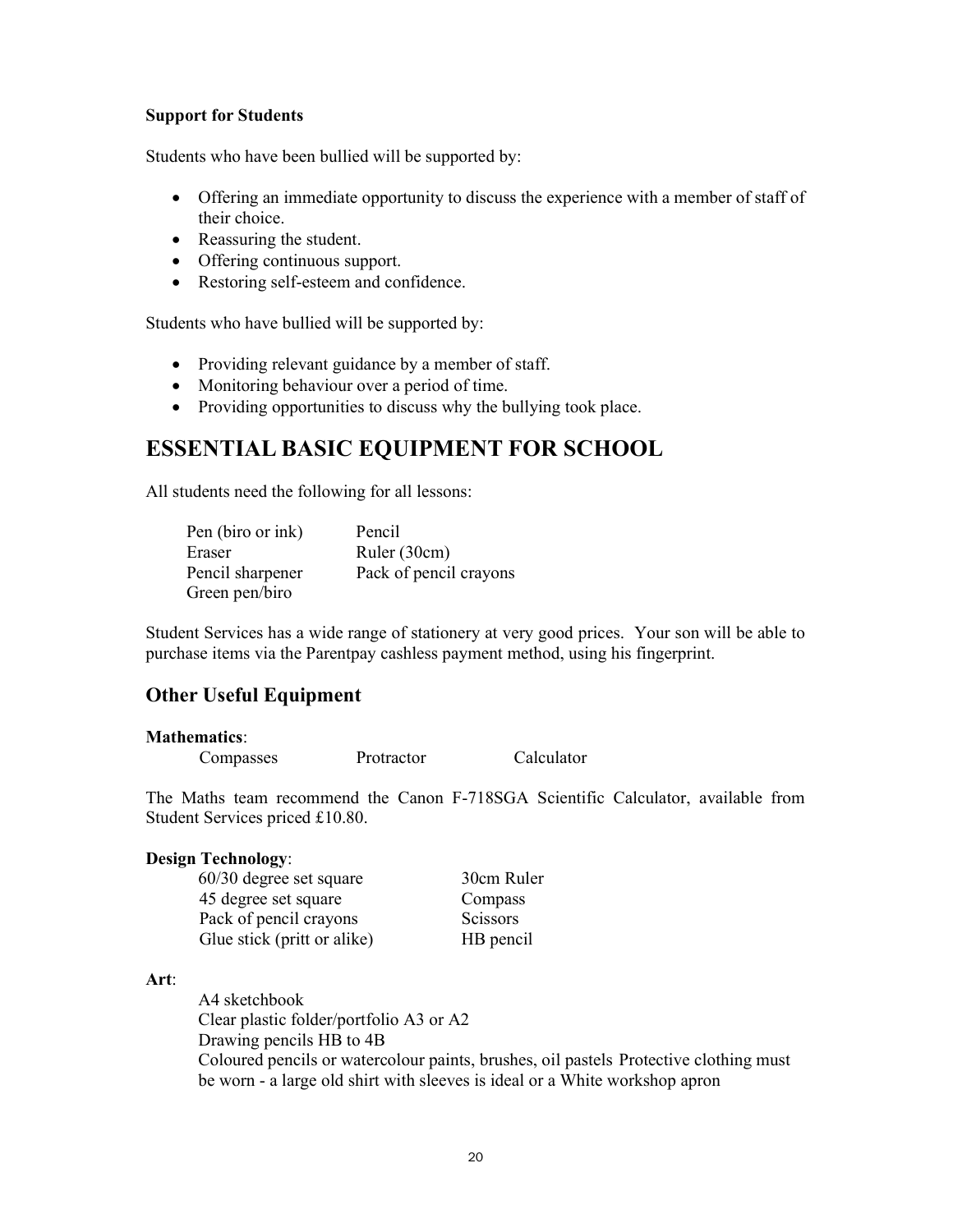### Languages:

The Modern Languages Team recommend purchasing either an Oxford School Dictionary or a Collins School Dictionary for whichever language your son is studying. You may not know until your son starts with us in September which language he will be studying. We would therefore recommend waiting until after he starts with us before purchasing a language dictionary. Your son will be able to use the online or class dictionaries at the start of term.

# SCHOOL STATIONERY SHOP

Items listed below are available for your son to buy during break or lunchtimes at Student Services. These can only be paid for by way of the cashless payment system using their fingerprint. We are unfortunately unable to take cash payments.

### Price List

| <b>Rulers and Geometry</b> |     | <b>Sketchbooks</b>                                   |                 |
|----------------------------|-----|------------------------------------------------------|-----------------|
| 15cm ruler                 | 20p | A <sub>4</sub><br>portrait/landscape<br>white leaves | £3.00           |
| 30cm ruler                 | 30p | A <sub>4</sub><br>portrait/landscape<br>black leaves | £5.00           |
| 30cm folding ruler         | 70p | A <sub>3</sub><br>portrait/landscape<br>white leaves | £5.00           |
| 4" protractor              | 20p | A <sup>3</sup><br>portrait/landscape<br>black leaves | £7.00           |
| 45° set square             | 20p | Economy<br>sketchbook                                | £1.00           |
| $60^{\circ}$ set square    | 20p |                                                      |                 |
| Compass                    | 30p |                                                      |                 |
| Pens, pencils and colour   |     | <b>Miscellaneous</b>                                 |                 |
| <b>Black biros</b>         | 30p | Exam pencil<br>case<br>(filled)                      | £1.50           |
| <b>Blue biros</b>          | 30P | Clear pencil<br>case<br>(large)                      | 90 <sub>p</sub> |
| Green biros                | 30p | Clear pencil<br>case<br>(small)                      | 50P             |
| Red biros                  | 30p | Eraser                                               | 10p             |
| Black gel pens             | 70p | Pencil sharpener                                     | 20P             |
| Blue gel pens              | 70p | A4 pad                                               | £1.00           |
| Highlighter                | 30p | Calculator                                           | £10.80          |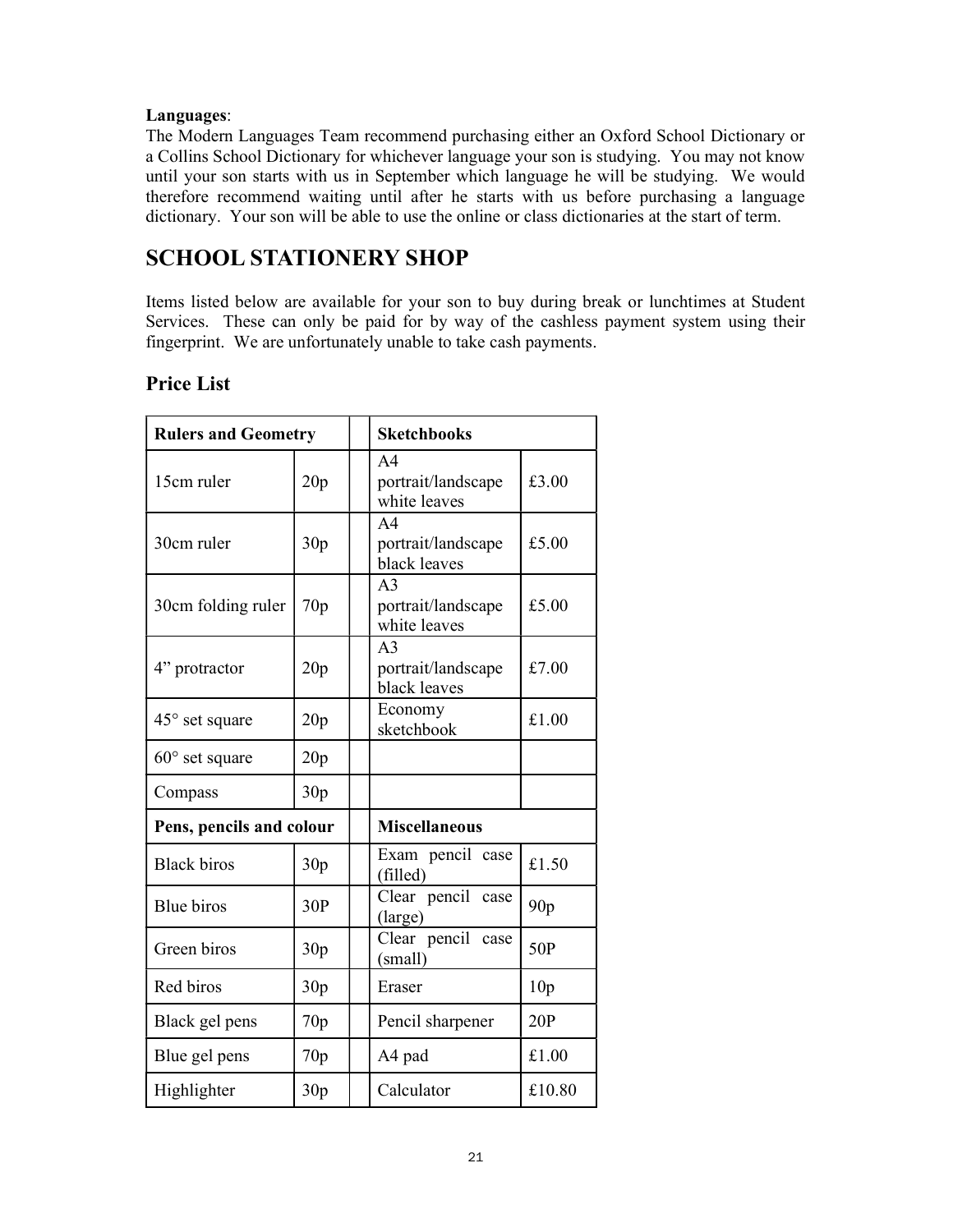| Black fine liner                 | 70p   | 5 part dividers                 | 20p             |
|----------------------------------|-------|---------------------------------|-----------------|
| Blue fine liner                  | 70p   | A3 project folder               | £2.00           |
| Colouring pencils<br>$(12$ pack) | £2.20 | <b>PVC</b><br>punched<br>pocket | 10 <sub>p</sub> |
| HB pencil                        | 20p   | UHU glue stick                  | £1.00           |
| 2B pencil                        | 20p   | Spiral Notebook                 | 50p             |
| Oil<br>pastels<br>(12)<br>pack)  | £1.50 |                                 |                 |
| 4 Colour Bic pen                 | £1.30 |                                 |                 |